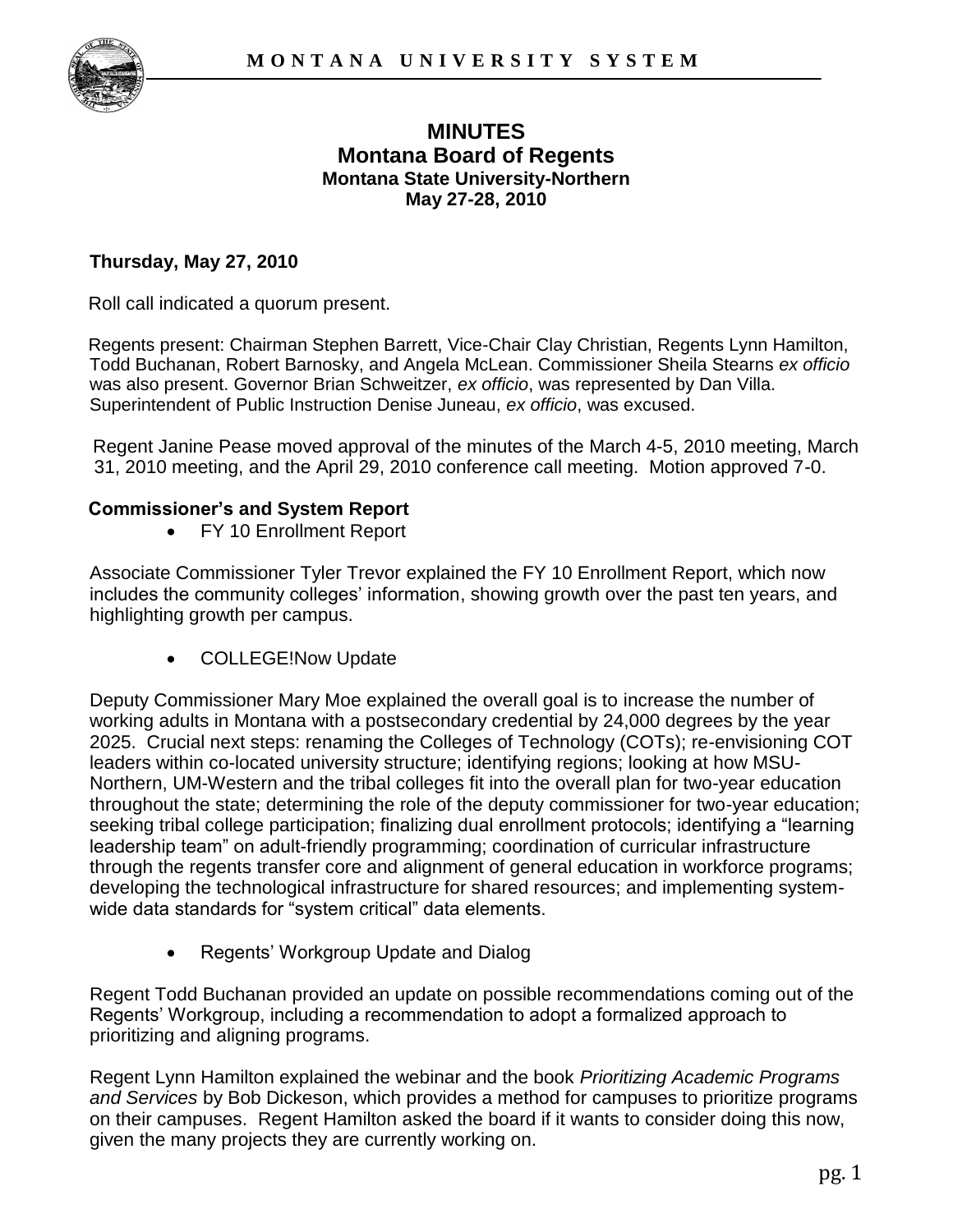

Commissioner Sheila Stearns responded that Dr. Dickeson is willing to speak to the board at some point. Commissioner Stearns has already ordered copies of Dr. Dickeson"s book for each of the regents and would like this to be discussed as part of the reform and reinvention possibilities.

Regent Buchanan said one of the outcomes would be to differentiate between the role and scope of the various institutions in the Montana University System (MUS). He recognized some courses or programs may not be funded as a result of this, but the goal is to strengthen and position the campuses and system as a whole. Regent Buchanan requested feedback from board members and campuses.

Commissioner Stearns said Dr. Dickeson recommends that campuses look at all the programs on their campuses. Commissioner Stearns is considering doing this as a pilot program in the commissioner"s office, following the same criteria that the campuses would be asked to follow.

Provost Royce Engstrom suggested approaching this as a program alignment exercise for the campuses, which would force the campuses to review and align with their strategic plans.

Public Comment: Doug Coffin, UM-Missoula faculty, spoke on the importance of setting priorities, the value of degree attainment, and the perception of the importance of higher education.

• Addition to Strategic Plan; OCHE ITEM 147-118-R0510

Associate Commissioner Trevor said graduate education is a component that was missing from the MUS Strategic Plan and this item officially adopts this addition. Regent Morrison moved approval of ITEM 147-118-R0510. Motion approved 7-0.

• K-20 Shared Policy Goals

Associate Commissioner Trevor reviewed a set of draft shared policy goals which were developed by a subcommittee of the Education and Local Government Interim Committee of the legislature. The goals include remediation, distance learning opportunities, and utilizing K-20 data to improve student access and achievement. Regent Angela McLean moved approval of the Shared Policy Goals. Motion approved 7-0.

BOR Conference Call Meetings

Commissioner Stearns told the board her office may schedule additional conference call meetings in response to important business from the campuses that arise.

#### **Two-Year Education and Workforce Committee**

*(action to be taken the following day)*

## **ACTION**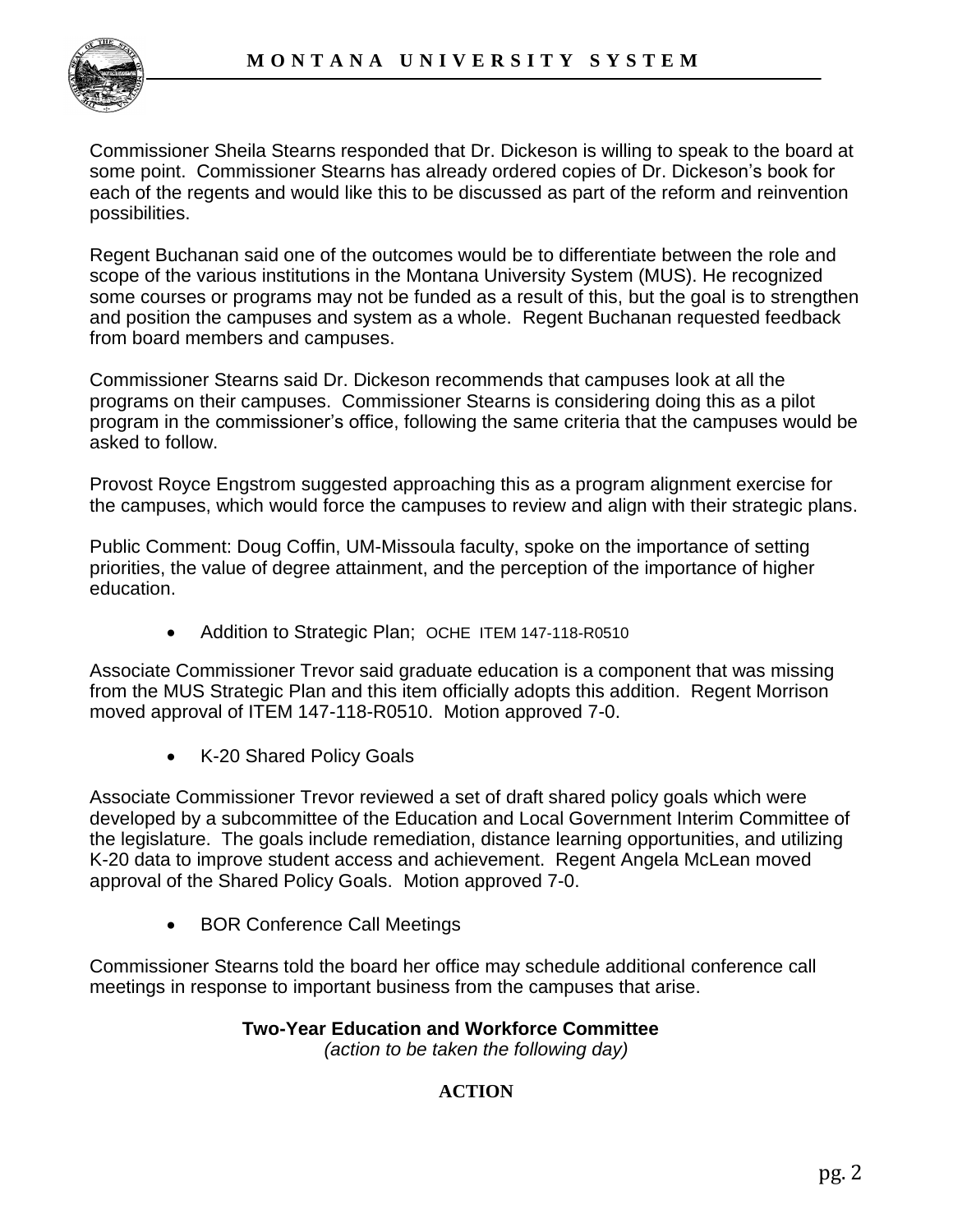

a. Authorization to Transition the Operations of the MSU-Great Falls College of Technology in the Gallatin Valley to MSU-Bozeman; MSU-Bozeman and MSU-Great Falls ITEM 147-2901-R0510

President Cruzado and Dean Schaffer presented the item in accordance with materials provided.

Regent Buchanan noted a concern with approving the process without considering how to tap into a local levy for workforce development. Deputy Commissioner Moe noted the limited nature of the local tax and indicated that, as part of the COLLEGE!Now this may be addressed with the entire state in mind.

Regent Buchanan indicated support for integrated systems but he sees this agenda item as a step backward from the goals of the two-year initiative and he noted that the community does not want to fund this as the other COT communities have. President Cruzado said MSU is interested in providing programs which are needed in the Gallatin Valley, such as programs in culinary arts, hotel management, and aviation. There has not been a needs survey in the area since 1964.

Regent Pease stated that the regents previously approved these programs but for the MSU Great Falls-COT, not MSU-Bozeman. She noted the regents should utilize as rigorous a review process as was applied to the request for a new community college in the Bitterroot Valley in considering this issue, since this could be considered the creation of a new college of technology. She stated this shouldn"t be done in the name of administrative efficiency, particularly in light of the fact that the Gallatin Valley enjoys a high average level of educational attainment.

Regent Barrett noted that the needs in the area have been demonstrated and that the local mill levy cannot be assuessed as there is no legal mechanism for that. The system will work on a local supportive tax on a system-wide basis. He noted the need in the Bitterroot Valley was recognized and met without a local mill levy. He thinks the issue is as simple as how best to meet this need, which has been previously recognized by the board. He stated that, while Regent Pease's comments about the level of education is correct, there are still needs in the Bozeman area. As to duplication, he noted that issue is one to always be considered but that it should also be understood that some programs need to be available in certain locations, i.g., English, which is taught at every campus. He said the transition proposed is an administrative change and it has merit.

Regent Barnosky echoed this sentiment. He said the model in place is not working and the transition to MSU-Bozeman is good for students.

Dan Villa said the governor"s office supports the item because the transition incorporates efficiencies in terms of use of space and facilities and efficiencies are needed now, in time of tight budgets. He said the duplication argument doesn"t hold water because there is a lot of duplication in the system.

Regent Christian noted that this program will be well-utilized and will serve the greater number of students, despite its location in Bozeman, which may not be the neediest place in Montana.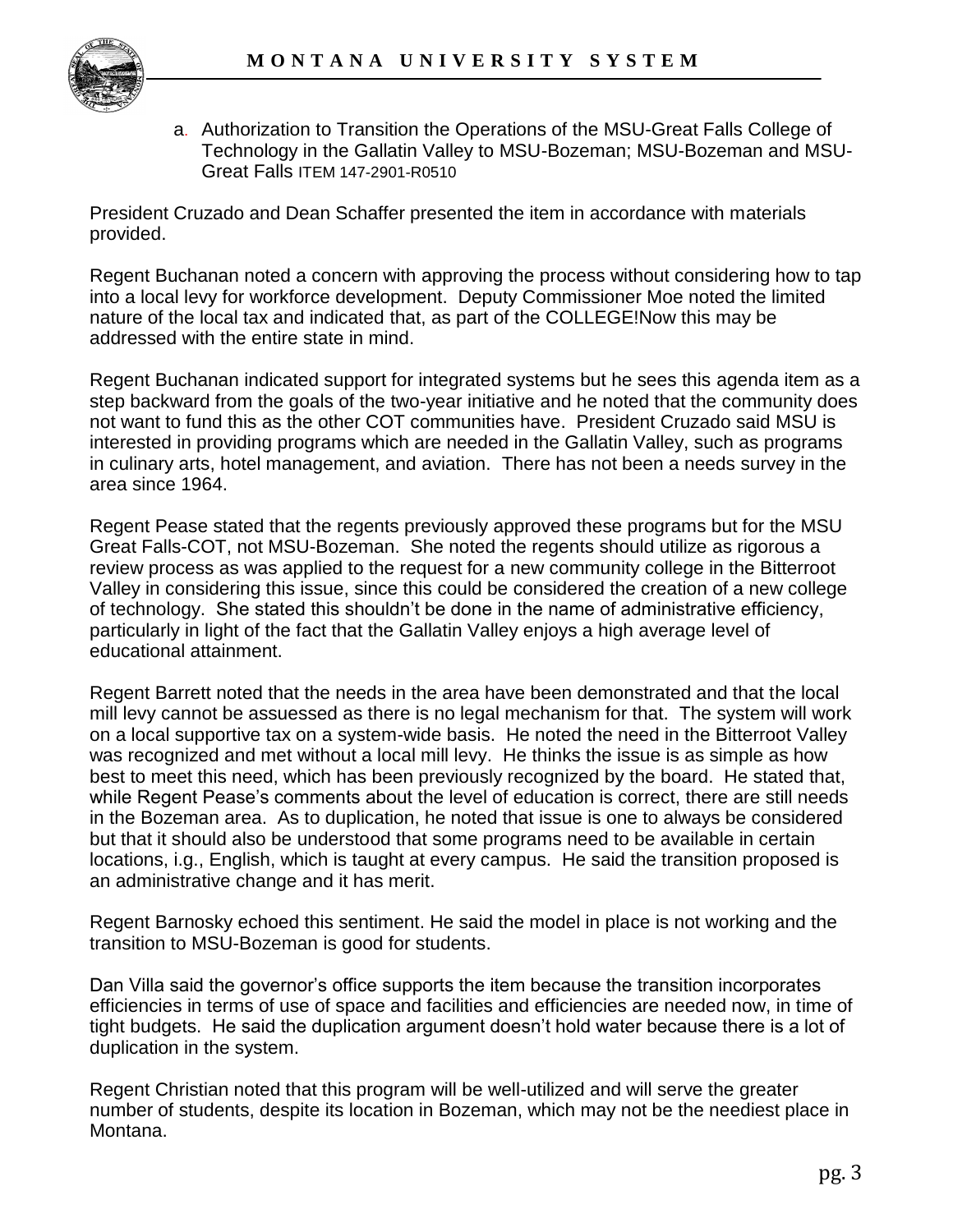

Regent Hamilton raised four concerns: mission, partnership, money and capacity. She said this is not within MSU-Bozeman"s mission and the regents should work toward a better model for delivering these services. She also noted that MSU-Bozeman doesn"t have the right to use general fund money for developmental education under the Board of Regents restructuring guidelines. She thinks the board can do better in terms of a model for such services.

Deputy Commissioner Moe stated that the concerns stated are hers as well, but that, of the three choices available (require the Great Falls-College of Technology to continue in this mode, despite the disadvantages; tell the GF-COT to discontinue the services, despite the demand and record of success; or adopt this proposed resolution, she supports the item. Commissioner Stearns voiced her support on these points.

Regent Hamilton suggested that the item be moved forward without a recommendation from the committee and noted that the discussion could be continued at the full board meeting.

Public comment:

Marco Ferro, MEA-MFT, commented on personnel and bargaining issues related to this. MEA-MFT is working on a smooth transition for faculty currently working for MSU-Great Falls COT and is supportive of this item.

Bob Nalt, Havre, stated concerns of duplication of programs if this item is approved and said duplication of programs hurts those already in existence.

#### **INFORMATION**

a. Community College Statute

Legal Counsel Cathy Swift explained the statutory process followed with the proposed creation of the Bitterroot Valley Community College. She said the MUS will propose changes to the process so the local vote would come after the regental and legislative reviews. This will be presented to the Legislative Education and Local Government Committee in June 2010.

b. Big Sky Pathways/Tech Prep/Perkins Update

Deputy Commissioner Moe explained the goal to incorporate tech prep funding into the Perkins funding in the future and that she will work with the group state-wide on this change. She notes that the federal Office of Adult and Vocation Education (OVAE) would conduct a monitoring visit in Montana in June. In preparing for the visit, her office anticipates a few changes in how they do business, but will wait for the OVAE findings before reporting back to the board.

#### **CONSENT**

The consent agenda was approved by committee consensus.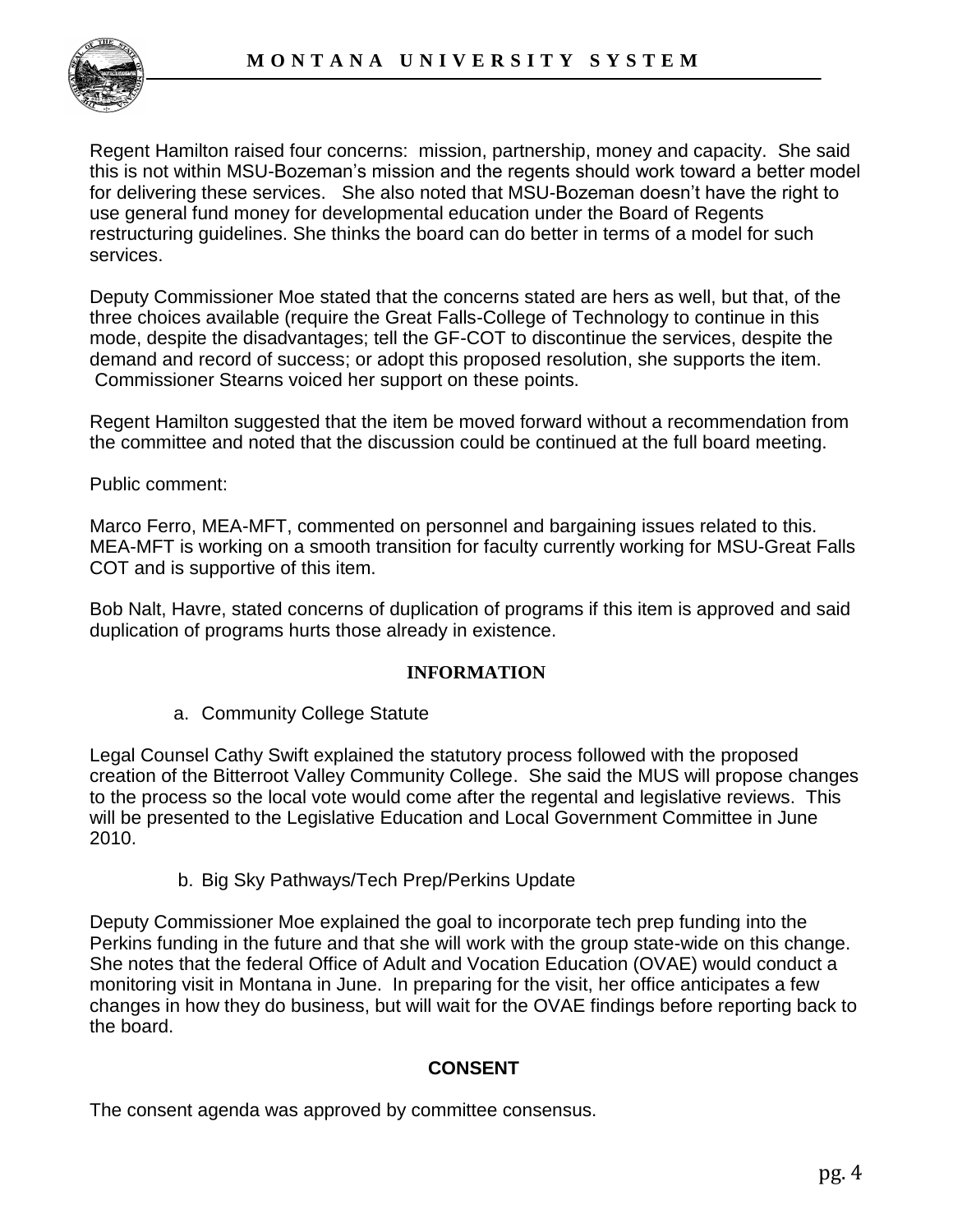

# **Staff and Compensation Committee**

 *(action to be taken the following day)*

# **ACTION**

a. Revision of Policy 712.1, Post-Retirement Employment ITEM 147-103-R0510

Kevin McRae, Director of Labor Relations, OCHE, explained this policy change would make letters of appointment consistent with BOR and MUS contracts for post-retirement purposes. This item specifies the commissioner has authority to approve post-retirement contracts.

### **INFORMATION**

#### Progress of UM Presidential Search

Regent Clay Christian told the board the search committee has identified some candidates and references are being checked. The committee will identify a set of candidates to be interviewed by a subset of the committee and this group will determine which candidates will be selected for campus interviews.

### **CONSENT**

The consent agenda was approved by committee consensus.

Chairman Barrett spoke in recognition of student Regent Robert Barnosky and his valuable service to the board. Regent Barnosky's term expires June 30, 2010. A new student regent will be appointed before the next scheduled board meeting.

The Executive Session relating to personnel matters was deferred to the executive session scheduled for Friday, May 28, 2010.

## **System Action Items**

Deputy Commissioner Moore requested that action on the Mission/Vision plans to be delayed until the September BOR meeting. Chancellor Sexton said the campuses need to know where the board is heading with certain decisions before proceeding further on the Mission/Vision plans. He asked how decisions from the Regents' Workgroup will affect the campuses and what options the campuses have in this time of budgetary restraints. He stressed interest in maintaining the individuality of the campuses.

- a. MSU-Billings Mission/Vision Plan ITEM 147-2705-R0510
- b. MSU-Northern Mission/Vision Plan ITEM 147-2801-R0510
- c. UM-Western Mission/Vision Plan ITEM 147-1603-R0510
- d. MT Tech Mission/Vision Plan ITEM 147-1503-R0510

## **Academic and Student Affairs Committee**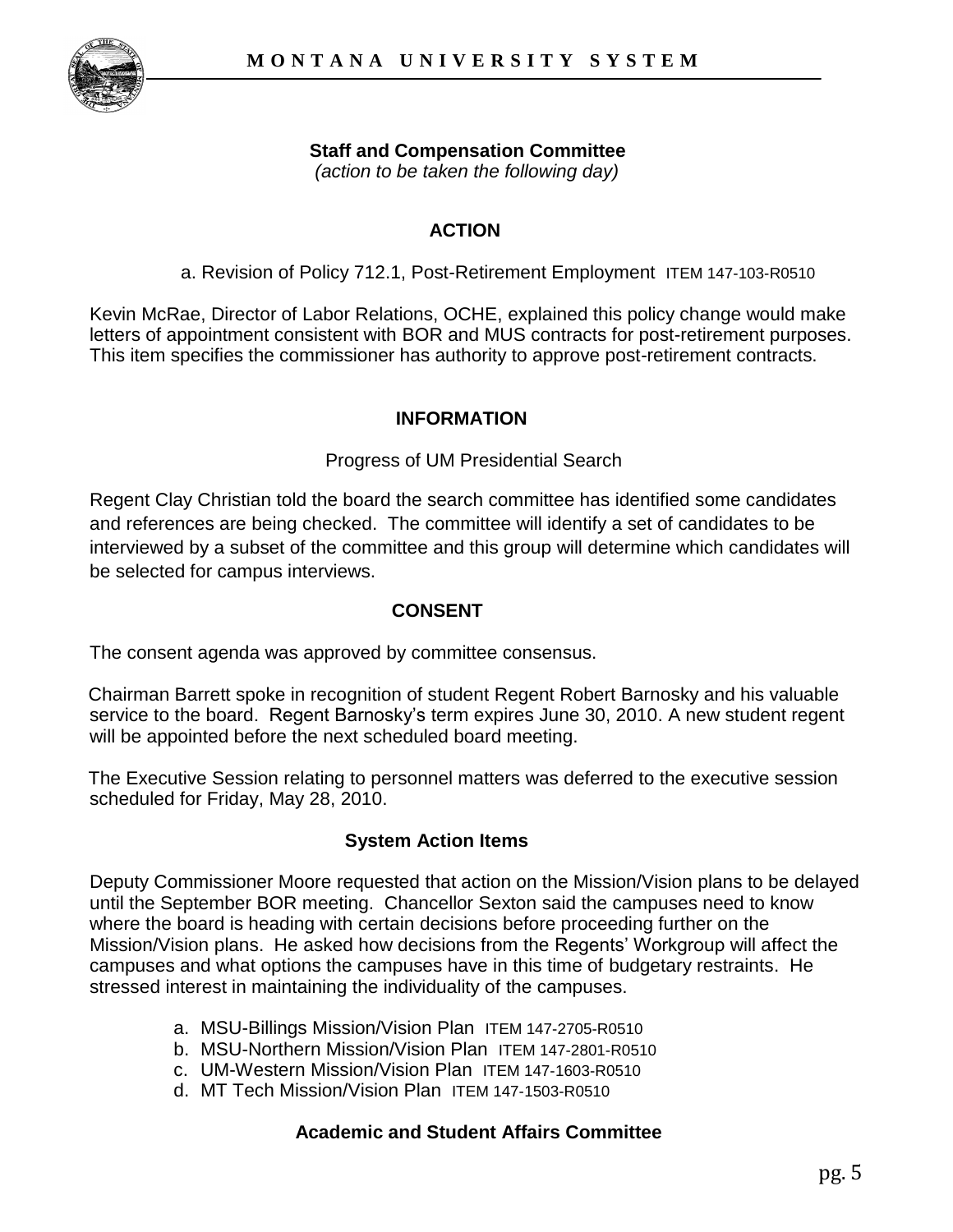

# **ACTION**

Level II Action Items (from March submission)

a. Master of Engineering Degree Program; MSU-Bozeman ITEM 146-2006-R0310

Provost Joe Fedoch, MSU-Bozeman, said this would meet the needs of licensure requirements as discussed at the March BOR meeting. Provost Doug Abbott, MT Tech, supported this program and stated that MT Tech may come to the board at a future time regarding using these courses in a Master's degree.

> b. Associate of Applied Science – Sustainable Energy Technician; MSU-Gr Falls COT, MSU-N, MSU-B COT, MT Tech COT ITEM 146-2854-R0310

Heidi Pasek, Associate Dean MSU-Great Falls COT, told the board this is a collaborative effort as a result of a grant received for the wind energy turbine built at Great Falls and the development of curriculum for sustainable energy. She said her campus has worked with other campuses offering similar programs and believes there is no duplication.

- c. Certificate of Applied Science Sustainable Energy Technician; MSU-Great Falls COT, MSU-Northern, MSU-Billings COT, Montana Tech COT ITEM 146- 2855-R0310
- d. Bachelor of Fine Arts in Media Arts; UM-Missoula ITEM 146-1010-R0310

Provost Engstrom told the board UM-Missoula already has a Bachelor of Arts degree and this request is for a Media Arts degree.

e. National Center for Landscape Fire Analysis; UM-Missoula ITEM 146-1020-R0310

Provost Engstrom said this is a request to put in place a center to improve fire and fuels management at the landscape scale. The Center has strong support from the USDA Forest Service, including a base-funding line item in their budget.

#### **CONSENT**

#### Level I memorandum

Deputy Commissioner Moore reminded the board that the Level I Memorandum contains information approved by the commissioner's office.

Deputy Commissioner Moe clarified that the items for Miles Community College were ones that she had formerly put on hold while the board and OCHE discussed on-line duplication in a more general sense. Dr. Moe made the decision to move this forward until she and Deputy Commissioner Moore develop clearer guidelines for the campuses regarding on-line duplication of courses and programs.

#### **INFORMATION**

a. Update on Admissions Review and Policy Consolidation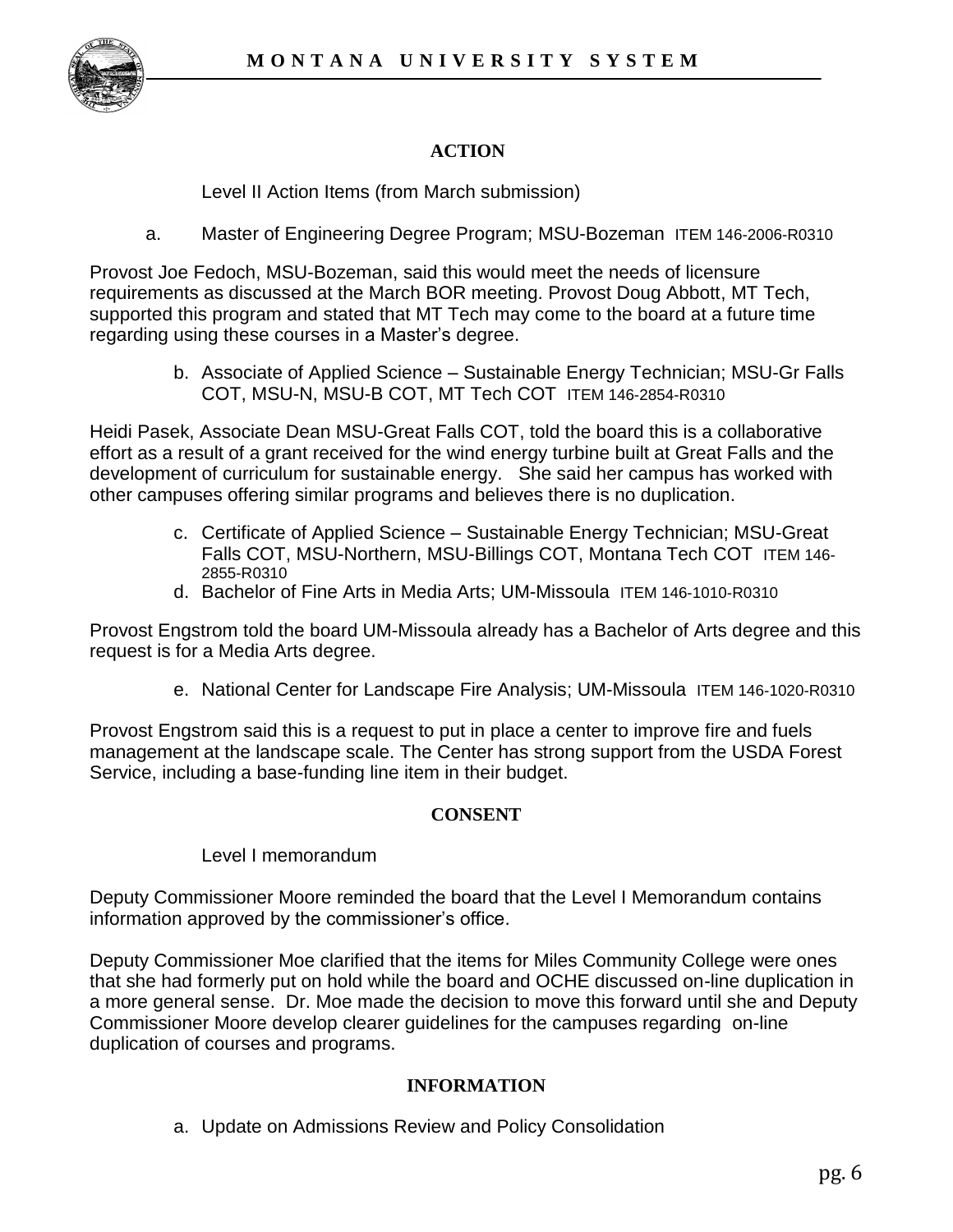

Deputy Commissioner Moore said she is working on policy revisions and will bring the policy revisions to the board at one time, rather than individually.

b. Distance Learning Survey

Deputy Commissioner Moore explained that the MUS e-Learning Advisory Committee identified some knowledge gaps around e-Learning. The committee set the goal of finding out what consumers were interested in regarding e-Learning, whether they had appropriate access, and whether consumers were interested in pursuing on-line degrees or were using e-Learning for workforce training needs. Full results from the "Distance Learning in Montana" survey will be posted on the MUS website in July 2010.

c. Transfer Initiative – Bill Macgregor

Bill Macgregor, Director of the Transfer Initiative, OCHE, gave a status report on accomplishments, future goals and challenges. He said the intent is to provide students with a clear and transparent means of knowing which courses are equivalent across different campuses. Long-term goals include investigating funding models that incentivize both sending and receiving campuses in transfer situations; exploring regional transfer opportunities with contiguous states and Canada; and developing assessment protocols for the Transfer Initiative. Deputy Moe added that faculty throughout the MUS have looked at the outcomes of over 6,000 courses to date.

## **Administrative, Budget and Audit Oversight Committee**

## **INFORMATION**

- a. Status Report of Building Authority; The University of Montana
- b. Status Report of Building Authority; Montana State University

Deputy Commissioner Mick Robinson explained these reports list projects that have legislative authority and Board of Regents authority. The information can be used for reference purposes.

c. FY10 & FY11 Campus Budget Reduction Allocation

Mr. Robinson explained that this document shows the allocation of the campus budget reductions for FY 10-11, showing the funding amount allocated to each of the campuses. These reductions, in total, were approved during the April 29, 2010 board conference call meeting.

#### **CONSENT** *(action to be taken the following day)*

The consent agenda was approved by committee consensus.

# **ACTION**

## **Revised Operating Budgets**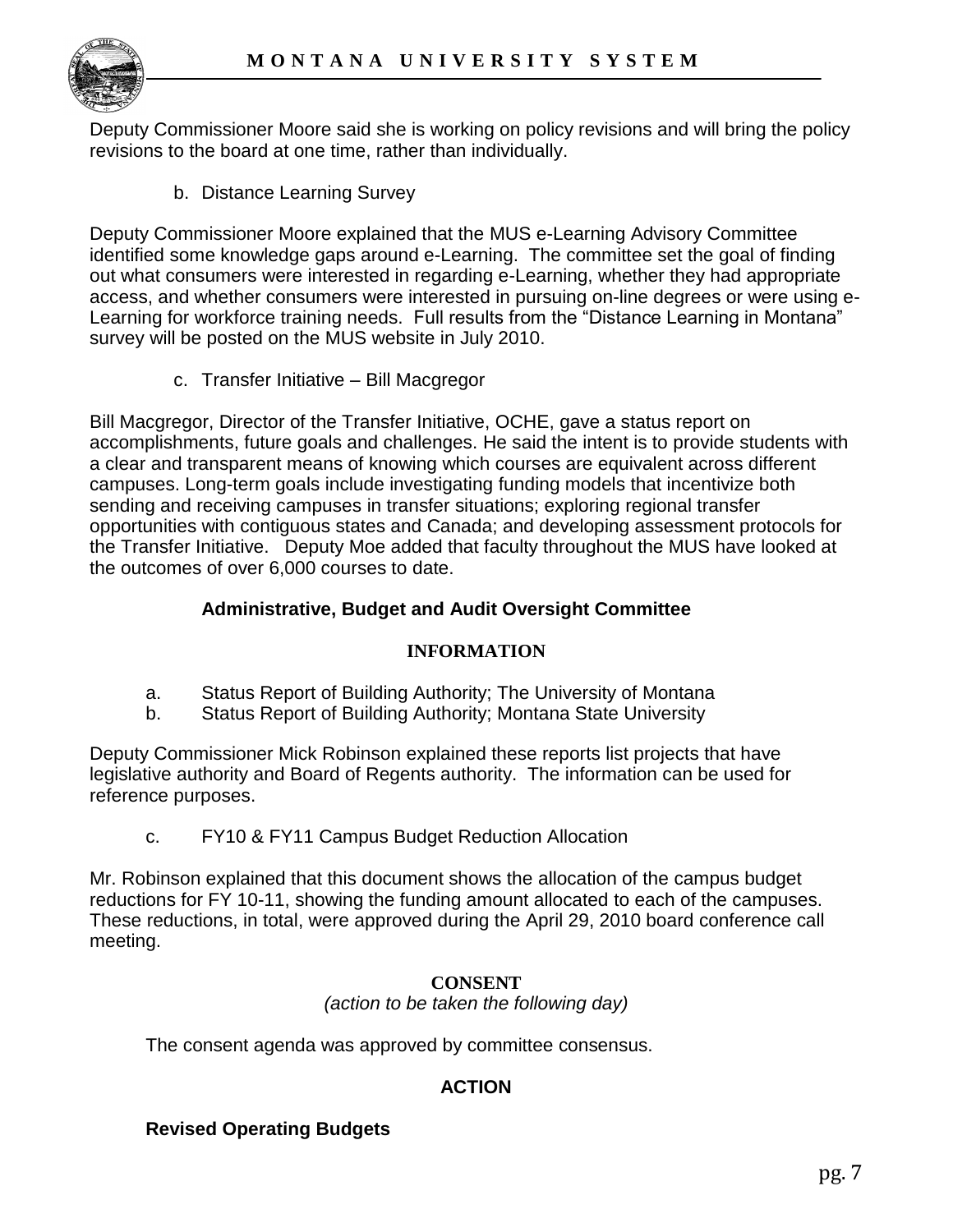

Deputy Commissioner Robinson explained this is the combination of the budget reduction decisions made at the April 29 conference call meeting which are blended into these revised operating budgets. This authority is a net increase in the tuition revenue authority for the campuses. The downward movement in the previous budget reduction act has already been taken into consideration. Mr. Robinson said campuses are prepared to present the operating budgets for their campuses at the September BOR meeting at which time the campuses will present their specific information referencing the impact of budget reductions.

- A. Revision of Operating Budgets; FVCC ITEM 147-302-R0510
- b. Revision of Operating Budgets; MSU-Bozeman ITEM 147-2006-R0510
- c. Revision of Operating Budgets; MSU-Billings ITEM 147-2706-R0510
- d. Revision of Operating Budgets; MSU-Great Falls COT ITEM 147-2905-R0510
- e. Revision of Operating Budgets; UM-Missoula ITEM 147-1019-R0510

Mr. Robinson said campuses may maintain up to 5% of prior year campus revenue for reserves. He reminded the board this level had previously been 2% and that the board approved raising it to 5% at the April 29, 2010 conference call meeting. Regent McLean asked if it was possible to use some of the reserve funds for compensation purposes for faculty and staff. Regent Buchanan followed up with the question of the possibility of using this money to fill in funding for the agencies. Mr. Robinson responded that movement into and out of the operating reserve for the campuses will be addressed at the September BOR meeting, but cautioned the board that the increase in revenue they are looking at now is tuition revenue and explained that tuition revenue is not used in the funding of agencies.

Regent Pease told the board that the tribal colleges keep reserve funds of 75% of any given year"s total expenses and that she consequently thinks having 5% reserve funds is a small amount of contingency savings.

Regent Christian said if the board is interested in using reserve funds, then the impact will need to be addressed when discussing tuition levels at the May 2011 BOR meeting.

#### **Project Requests**

f. Proposal to Move LaPeak, Lommasson Building; UM-Missoula ITEM 147-1008- R0510

Mr. Robinson explained that the board has authority to approve projects as long as the project is using campus revenue funds. This item is for approval of \$300,000 and would be funded with auxiliary funds of the campus.

g. Dining Services Kitchen HVAC Improvements; UM-Missoula ITEM 147-1009- R0510

Mr. Robinson told the board that auxiliary revenues will totally fund this project.

h. Approval to Construct Research Storage Facility at Flathead Lake Biological Station; UM-Missoula ITEM 147-1014-R0510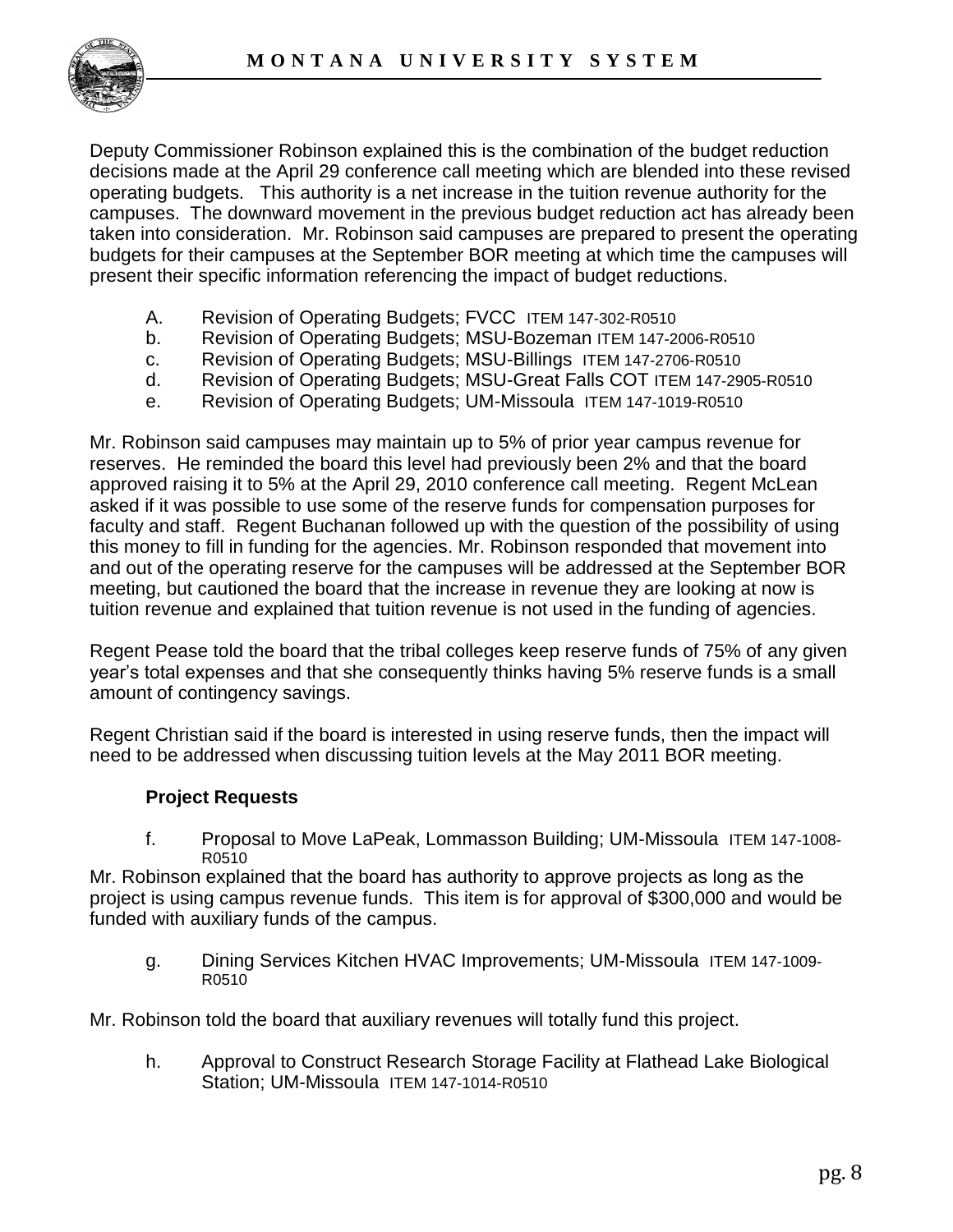

Mr. Robinson noted that funding for this project comes from a combination of grant and private funds. Since this project is not funded with campus revenues, it needs to go through the governor"s consent process.

i. Authorization to Execute Purchase of Property; UM-Helena COT ITEM 147-1901- R0510

Deputy Commissioner Robinson said UM-Helena COT is trying to acquire properties in their previously approved acquisition zone as they come on the market.

- j. Authorization to Proceed with Residence Hall Wireless Project; MSU-Bozeman ITEM 147-2003-R0510
- k. Authorize Energy Audit for Auxiliaries Facilities; MSU-Bozeman ITEM 147-2004- R0510
- l. Authorization to Construct, Maintain, Repair and Replace Parking and Facilities; MSU-Billings ITEM 147-2702-R0510
- m. Authorization to Grant an Easement to Land and to Accept Grant of Land for Lewistown Campus; MSU-Northern ITEM 147-2803-R0510
- n. Authorization to Lease Portion of Fort Missoula to City of Missoula; UM-Missoula ITEM 147-1011-R0510

Deputy Commissioner Robinson said this authorization allows the city of Missoula to develop a parking lot to be maintained by the city in exchange for the city of Missoula to construct a bus shelter and bus stop for the use of UM-COT students.

## **Other**

o. FY 12-13 MUS Present Law Budget Estimate; OCHE ITEM 147-117-R0510

Frieda Houser, Director of Budget and Accounting, OCHE, explained this budget estimate for the educational units and public service and research agencies was developed by working with campus and agency budget officers. In a normal budget year, the budget estimate is presented at the March meeting; however, this year the budget instructions from OBPP were issued late.

Ms. Houser said OBPP had requested the following reductions to State Allocations: \$3.4 million for the educational units for the biennium based on 4% general fund reduction in personal services budgets. The agencies were also requested to reduce an additional 4% of general fund personal services budgets, which amount to another \$726,000 reduction. She said these reductions are in addition to the Governor"s reductions approved by the Board on April 29, 2010. The present law budget estimate continues the reductions made in FY 11. In addition, there is also the loss of tuition mitigation funding (one-time-only funding) of approximately \$17.6 million to the educational units in the current biennium. Ms. Houser told the board the educational units" state funding request is based on a percentage of resident/WUE students to the total student enrollment. For FY 12 and FY 13 the percent of state funding requested is 84%. This percentage covers resident students and WUE students whose tuition is set at 150% of resident tuition. The remaining 16% would be funded by non-resident student tuition. She stated that included in the budget request is the cost of unfunded students. Under the previous legislative appropriation, resident enrollment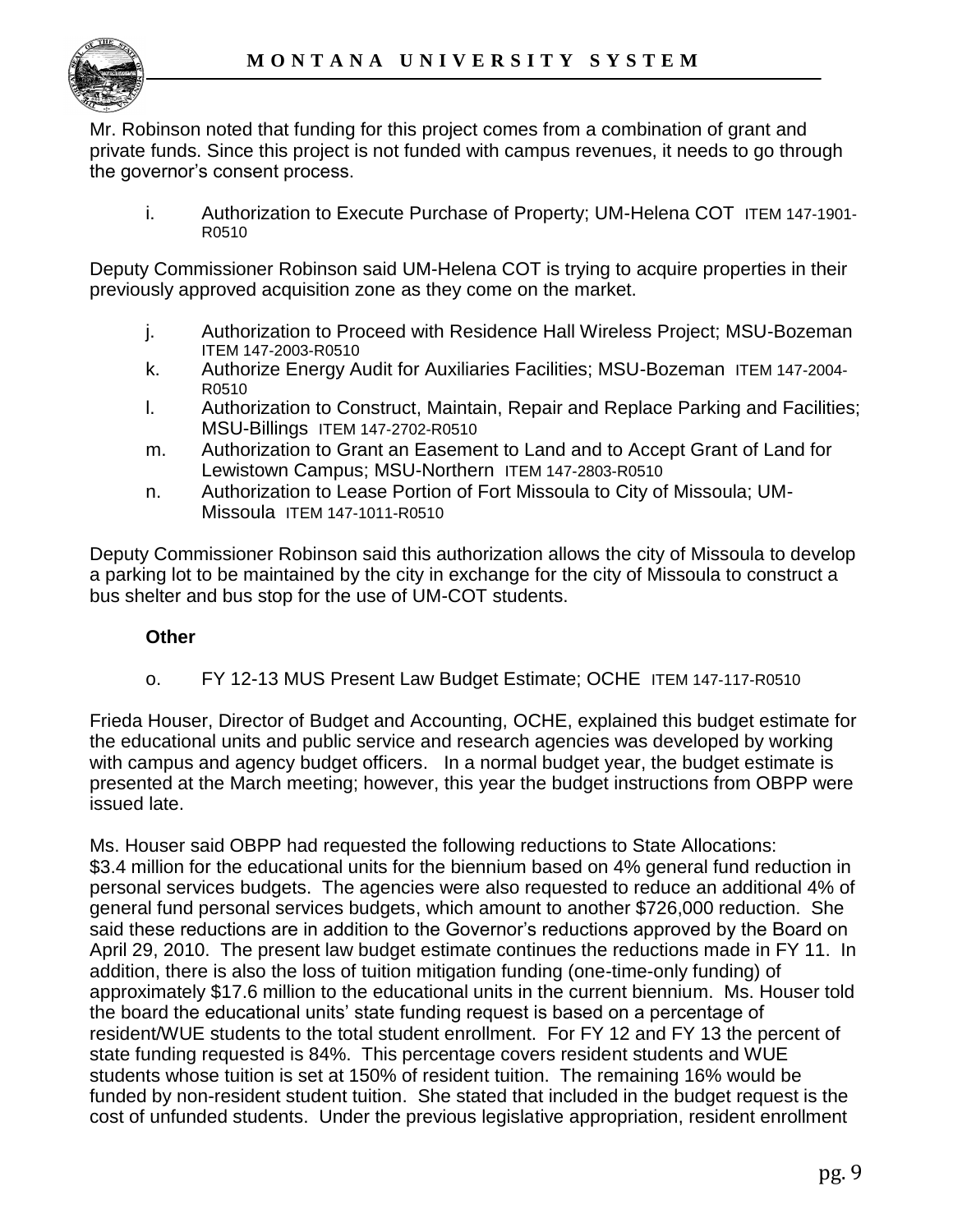

of 26,756 was funded. When that is compared to the actual FY 10 resident students, there are 1642 unfunded resident FTE.

p. FY 12-13 MUS Long Range Building Program (LRBP); OCHE ITEM 147-116- R0510

Deputy Commissioner Robinson explained this list was presented as information during at the March BOR meeting. He clarified that the amounts included in the Cooley Lab project, and the funding associated with the grant for the Cooley lab project was removed from the list because it was already approved at a previous meeting. Mr. Robinson said the deferred maintenance project priority list will be moved forward to the legislative LRBP approval process. He added that the authority-only project will also be entered into the state LRBP process.

q. Montana Family Education Savings Plan (MFESP) Asset Transfer; OCHE ITEM 147-114-R0510

Bruce Marks, Director of Montana Guaranteed Student Loan Program (MGSLP), told the board this item covers the transfer of the remaining assets from Pacific Life to College Savings Bank.

r. FY 2011 Tuition and Mandatory Fee Rates; FVCC ITEM 147-301-R0510

President Jane Karas, FVCC, explained the FVCC trustees approved this request in April 2010. This is a 2.15% fee increase. Regent Christian commented on revenue increase from additional student enrollment.

Commissioner Stearns clarified that FVCC did raise their tuition during the FY08 and FY09, but not during FY10. Commissioner Stearns said the out-of-state tuition is reasonable and asked if that helps FVCC compete with other community colleges. President Karas agreed tuition at FVCC is high for a community college.

s. Extend ASUM Transportation Fee To Part-Time Students; The University of Montana – Missoula ITEM 147-1016-R0510

President Dennison explained that currently, part-time students use the service but don"t pay the transportation fee. This item would result in part-time students sharing the costs.

t. Revision of Policy 1910, Vehicle Policy and Procedures; OCHE ITEM 147-119- R0510

Mr. Robinson explained this is as a result of a safety issue. He noted it is difficult getting alternatives to these vans and stressed that there may be fee requests related to the replacement of these vans, most notably increased course fees for courses which have need of the vans. Mr. Robinson told the board the commissioner"s office will support those fee increases.

u. MontPIRG Fee Assessment; UM-Missoula ITEM 147-1015-R0510

Ashley Williams, ASUM President, explained that students voted in favor of this fee. Regent Rob Barnosky asked what the oversight is for these funds and Ms. Williams responded that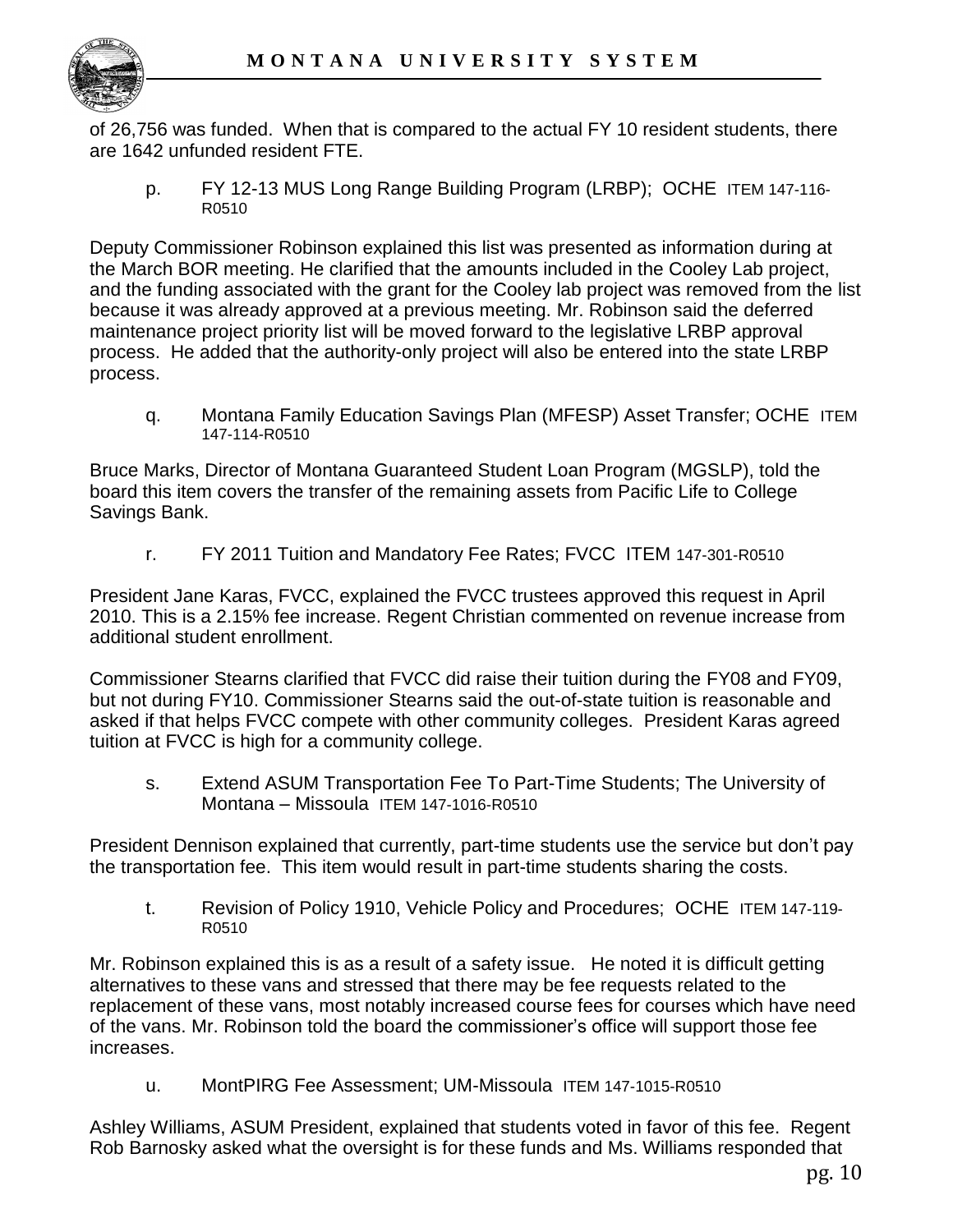MontPIRG oversees the funds according to specifications set by the group. Regent Pease asked how many students voted on this and what portion of the student body this represents. Ms. Williams replied that out of the 15,000 students at UM, 2,000 students voted, with 1,035 students voting in favor of the fee and 979 voting against the fee.

Regent Buchanan asked if there is a clearly defined process for this type of fee assessment on the campus. Ms. Williams answered that members of MontPIRG gathered signatures, went to the student government, who then approved this measure for the ballot.

Regent Barnosky said this process is backwards: having a fee automatically imposed, and requiring the students afterward to have to get their money refunded from a highly partisan group. Regent Barnosky said this is the way for MontPIRG to get the most money from students, but it is not good for the students.

Regent Pease said these fees should be asked for instead of automatically charged.

Regent Christian said he has concerns about the "opt-out" option instead of an "opt-in."

Regent Barrett said he had read that the MontPIRG fee was terminated in the past and asked what happened to make that change. President Dennison responded that there was initially some concern with an organization such as this having a fee and that others would be wanting to do this as well. He said the MontPIRG policy was changed to include only the UM campus.

Chairman Barrett questioned why this would be restricted for just UM-Missoula campus and why wouldn"t this include other campuses. He added that this is at odds with the fee process usually followed.

Regent Buchanan said his questions relate to the policy and procedure that would allow a process such as this or for the board to be involved in this.

Regent Hamilton said this is a demonstration of student involvement and advocacy.

Public Comment:

- Justin Trilling, a student spokesman for MontPIRG, spoke in support of the MontPIRG fee.
- Neal Burnett, MontPERG, spoke in support of MontPIRG and distributed a paper published by MontPERG.
- Eric Rose, recent graduate of UM-Missoula and former officer of ASUM, spoke in opposition to the proposed fee for MontPIRG. He read a letter from the College Democrats" group in which the group stated it is opposed to this fee because MontPIRG supports the same topics as the College Democrats group and is basically a duplication of efforts. Mr. Rose added that the College Democrats also feel the MontPIRG group should be held accountable and be required to adhere to the same fundraising regulations as the other groups on campus. He stated that the national MontPIRG representatives, not UM students, began a MontPIRG group at UM just this year. Lastly, Mr. Rose emphasized that MontPIRG did not go through the correct measures needed for any proposed fees.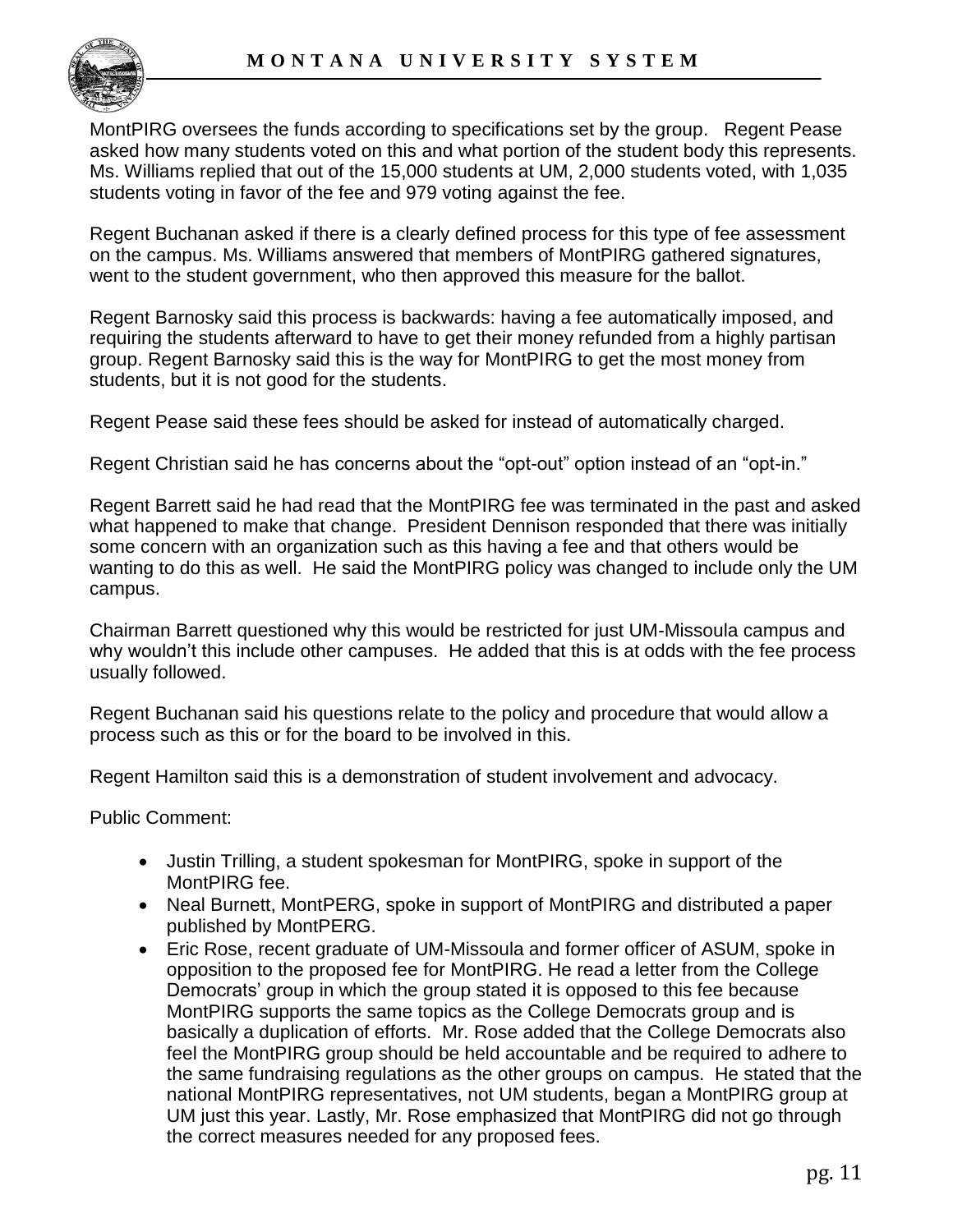

- Other students testified for and against the fee.
- v. MGSLP Fund Balance Transfer to Student Assistance Programs; OCHE ITEM 147-124-0510

Regent Christian explained this idea came from the governor"s office to meet some of the budget backfills. Dan Villa explained they saw some reserve funds in the MGSLP budget and requested that the board approve this item that will backfill funding for the Digital Academy and for the Distance Learning Initiative.

Regent Hamilton said when the economic crisis occurred there was a lot of talk about the next shoe to fall would be the student loan industry. She asked what the risk is in spending this amount of reserve and, specifically, how it will impact the type of work GSL does in educating students on how to manage debt and other student services. Mick Robinson responded that there have been numerous discussions about the future of the student loan industry and the effect of that to MGSLP, but that there are still unanswered questions. He said it appears there will not be any new FFELP loans in Montana. Mr. Robinson said there is concern of the impact of this to MGSLP and the effect to students with student loans in Montana. He added that there is a possibility that there may be some contracting with the federal government and agencies for direct loans.

w. BioFuels Research Project; MSU-Northern ITEM 147-2011-R0510

Chancellor Frank Trocki explained that the equipment being installed will generate electricity back into the MSU-Northern system.

The board recessed at 5:45 PM.

#### **Friday, May 29, 2010**

The Board reconvened at 8:30 AM.

The executive sessions scheduled for the evaluations of Commissioner Stearns and President Waded Cruzado were deferred to a later time.

College Savings Bank Annual Report

Dan Davenport, Chief Operating Officer, College Savings Bank, reported on the newly formed investor CD that was developed for Montana and said CSB will be introducing Vanguard products in Sept 2010. He told the board that College Savings Bank will be launching a complete on-line banking system by fall 2010.

## **COMMITTEE REPORTS, DISCUSSION & ACTION**

#### **A. Administrative, Budget, and Audit Oversight Committee**

Public Comment:

Marco Ferro, MEA-MFT, suggested that the BOR make a public statement regarding a plan for how the university system will deal with faculty salaries. He told of morale problems and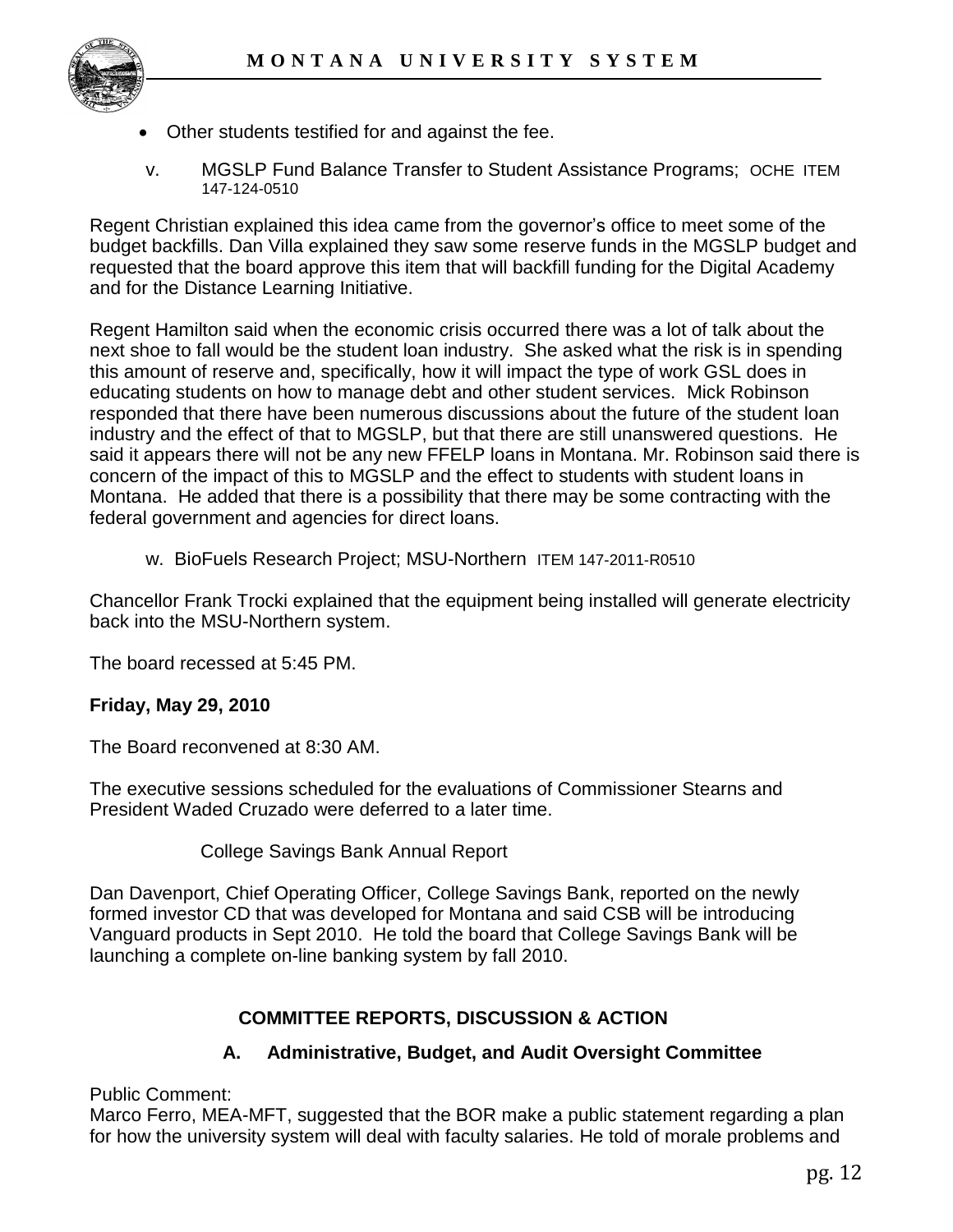frustration by employees in the university system. He requested working with the university system for advocacy and the development of a plan regarding faculty salaries and proposed a committee comprised of representatives of the university system and MEA-MFT. Chairman Barrett and Vice Chairman Christian expressed concern about the effect of budget cuts on faculty salaries.

Larry Strizich, MSU-Northern faculty, spoke on the impact of the 15-passenger van, the increased expenses associated with this issue and the impact on the faculty.

### **CONSENT**

- a. Energy Services Contracts; UM-Missoula ITEM 147-1001-R0510
- b. Operating Agreement Between MT Tech and MT Tech Foundation; MT Tech ITEM 147-1502-R0510
- c. Extend Authorization of Multi-Year IT Plan; MSU-Bozeman ITEM 147-2005-R0510
- d. Authorization to Expend Student Equipment Fees; MSU-Bozeman ITEM 147- 2010-R0510
- e. Authorization to Expend Student Computer Fees; MSU-Northern ITEM 147-2802- R0510
- f. Authorization to Expend Student Computer Fees; MT Tech ITEM 147-1501-R0510
- g. Authorization to Expend Student Computer Technology Fees; UM- Helena COT ITEM 147-1902-R0510
- h. Approval of Participants: Rural Physician Incentive Program; OCHE ITEM 147- 104-R0510
- i. Revision of Policy 503.1, Alcoholic Beverages; OCHE ITEM 147-101-R0510
- j. Revision of Policy 1004.1, Naming of Buildings; OCHE ITEM 147-102-R0510

Regent Christian moved approval of consent items a-j. Motion approved 7-0.

#### **ACTION**

#### **Revised Operating Budgets**

- a. Revision of Operating Budgets; FVCC ITEM 147-302-R0510
- b. Revision of Operating Budgets; MSU-Bozeman ITEM 147-2006-R0510 |
- c. Revision of Operating Budgets; MSU-Billings ITEM 147-2706-R0510
- d. Revision of Operating Budgets; MSU-Great Falls COT ITEM 147-2905-R0510
- e. Revision of Operating Budgets; UM-Missoula ITEM 147-1019-R0510

Regent Christian requested information from OCHE on reserve fund balances and recommended using the Recruitment and Retention Task Force as the venue to work on the salary and compensation issues as referenced by Marco Ferro.

Commissioner Stearns said her staff shares concerns about the reserve funds and the tuition reserves and clarified that tuition reserves always go toward instruction needs.

Provost Engstrom said because of the large increase in students, UM has had to add many additional class sections with faculty and staff taking on increased workloads. Extra sections were paid for by the tuition reserves.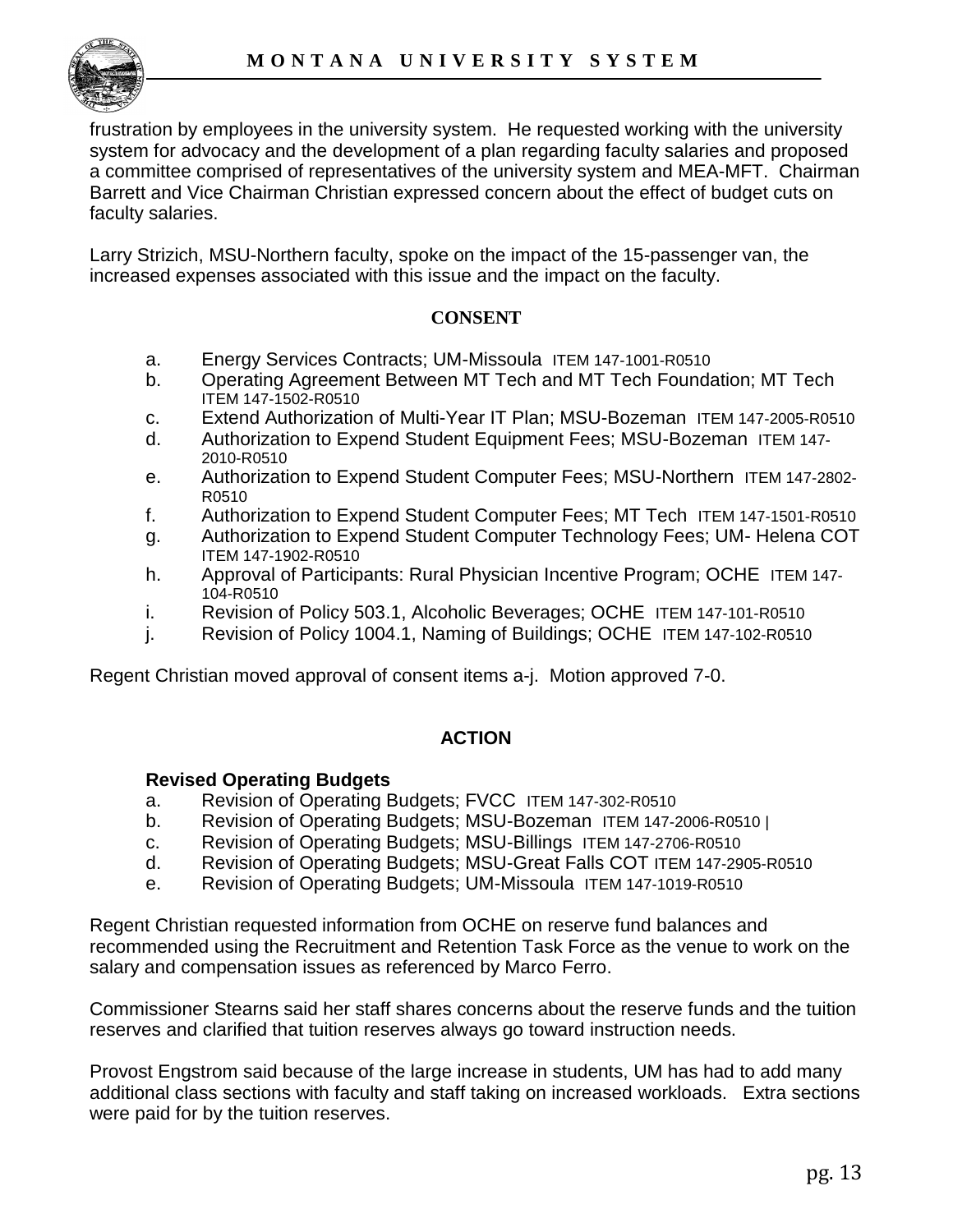

President Dennison assured the board that the September budget presentations will demonstrate where the funds have been used and how.

Regent Christian moved approval of action items a-e. Motion approved 7-0.

### **Project Requests**

- f. Proposal to Move LaPeak, Lommasson Building; UM-Missoula ITEM 147-1008- R0510
- g. Dining Services Kitchen HVAC Improvements; UM-Missoula ITEM 147-1009- R0510
- h. Approval to Construct Research Storage Facility at Flathead Lake Biological Station; UM-Missoula ITEM 147-1014-R0510
- i. Authorization to Execute Purchase of Property; UM-Helena COT ITEM 147-1901- R0510
- j. Authorization to Proceed with Residence Hall Wireless Project; MSU-Bozeman ITEM 147-2003-R0510
- k. Authorize Energy Audit for Auxiliaries Facilities; MSU-Bozeman ITEM 147-2004- R0510
- l. Authorization to Construct, Maintain, Repair and Replace Parking and Facilities; MSU-Billings ITEM 147-2702-R0510
- m. Authorization to Grant an Easement to Land and to Accept Grant of Land for Lewistown Campus; MSU-Northern ITEM 147-2803-R0510
- n. Authorization to Lease Portion of Fort Missoula to City of Missoula; UM-Missoula ITEM 147-1011-R0510

Regent Christian moved approval of Project Requests f-n. Motion approved 7-0.

## **Other**

o. FY 12-13 MUS Present Law Budget Estimate; OCHE ITEM 147-117-R0510

Deputy Commissioner Robinson explained that the present law calculation will be forwarded to the executive budget planning process for the educational units totals \$8.2 million for the biennium for general operating increases; the MUS will also be requesting a funding increase for unfunded resident students of \$21,860,000 and there will be a request for present law increase for research agencies of \$698,000.

President Dennison added that the campuses need to know the regents" direction on how to address salary issues and that it needs to be included in the executive process.

Regent Christian moved approval of item 147-117-R0510. Motion passed 7-0.

p. FY 12-13 MUS Long Range Building Program; OCHE ITEM 147-116-R0510

Regent Christian moved approval of item 147-116-R0510. The list of major construction priorities will not be moved forward. Motion passed 7-0.

q. Montana Family Education Savings Plan (MFESP) Asset Transfer; OCHE ITEM 147-114-R0510

Regent Christian moved approval of item 147-114-R0510. Motion approved 7-0.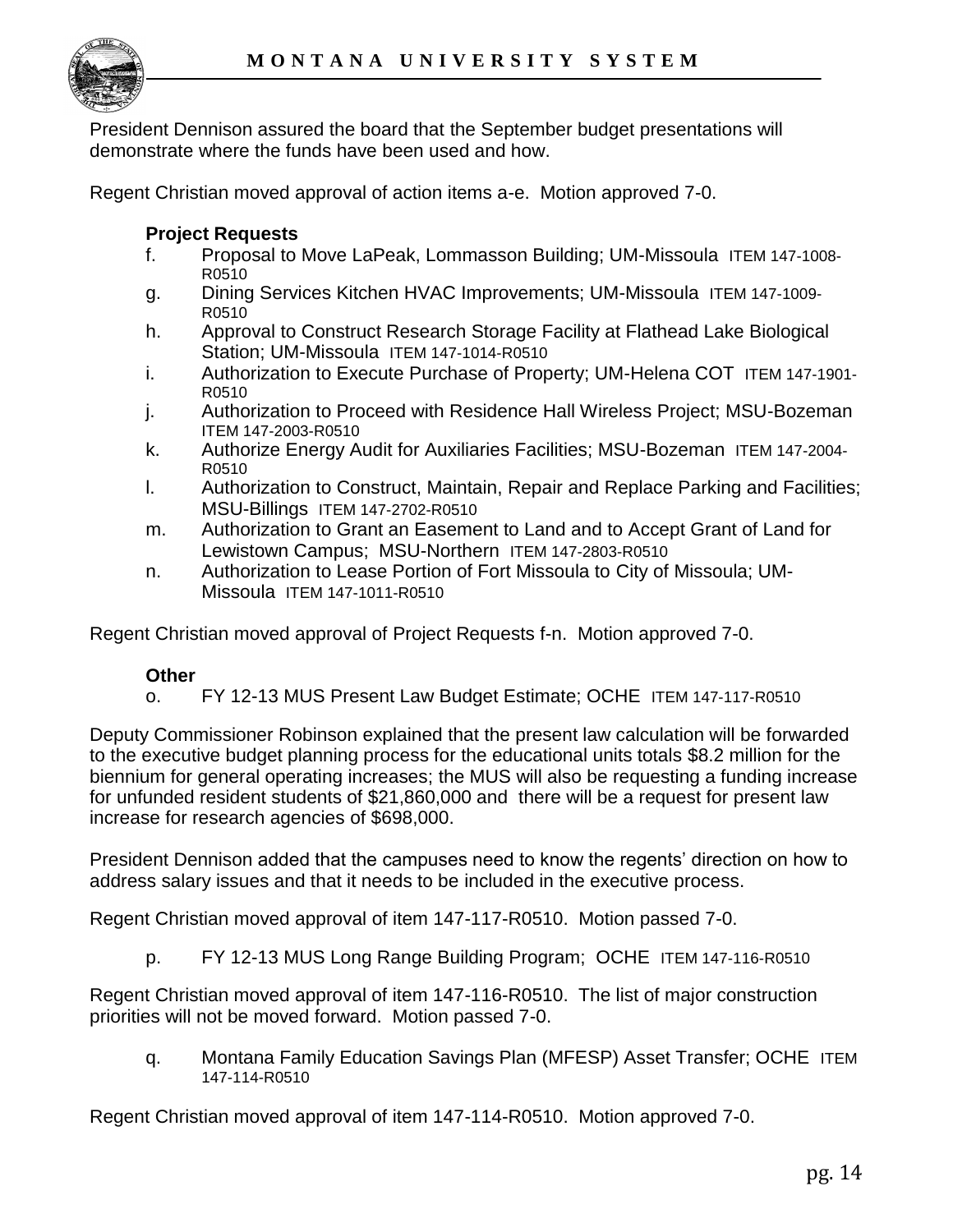

r. FY 2011 Tuition and Mandatory Fee Rates; FVCC ITEM 147-301-R0510

Regent Christian moved approval of ITEM 147-301-R0510. Motion passed 4-3, with Regents Buchanan, McLean and Christian voting no.

s. Extend ASUM Transportation Fee To Part-Time Students; The University of Montana – Missoula ITEM 147-1016-R0510

Regent Christian moved approval of ITEM 147-1016-R0510. Motion passed 7-0.

t. Revision of Policy 1910, Vehicle Policy and Procedures; OCHE ITEM 147-119- R0510

Regent Christian moved approval of ITEM 147-119-R0510. Motion passed 7-0.

u. MontPIRG Fee Assessment; UM-Missoula ITEM 147-1015-R0510

Regent Christian noted that the ASUM resolution asked that the fee be assessed to the students for a one year period, 2010-2011. He stressed the importance of ease for students to opt out of the fee and added that, if it is not easy enough for students to opt out, the BOR will reconsider this action next year.

Chairman Barrett clarified that this is not an on-going fee and that the board is approving a one-year fee only and reminded the board that the students agreed to make a strong effort to educate the students on acquiring a refund of this fee.

Regent Buchanan requested that legal counsel Cathy Swift give the board information on how fees are elevated, to the BOR level and to suggest how to make the request for fee approval more concise and consistent.

Regent Pease stated concern with the timing of the fee request, since it is out of order with the regular MUS fee process.

Patrick Graham, ASUM, clarified that the date included in the resolution was originally for two years but was changed by ASUM.

Regent Barnosky said he has a great deal of concern about this because of when the board approves fees, they are looking at what services the fees are for. He stressed it was unfair to look at this fee because it is out of sync and is not a new service for students. Regent Barnosky told the board the answer he has been given by MontPIRG is that this group wanted this fee because they didn"t think they would have enough funding if the students had to opt out. He added this is poor policy, he cannot support this for a particular interest group, and that it is unfair for this group to build a budget on the apathy or ignorance of students.

Regent Barrett said he could not support this fee if it was for longer than one year.

Regent Christian moved approval of ITEM 147-1015-R0510. Motion passed 5-2, with Regents Barnosky and Pease voting no.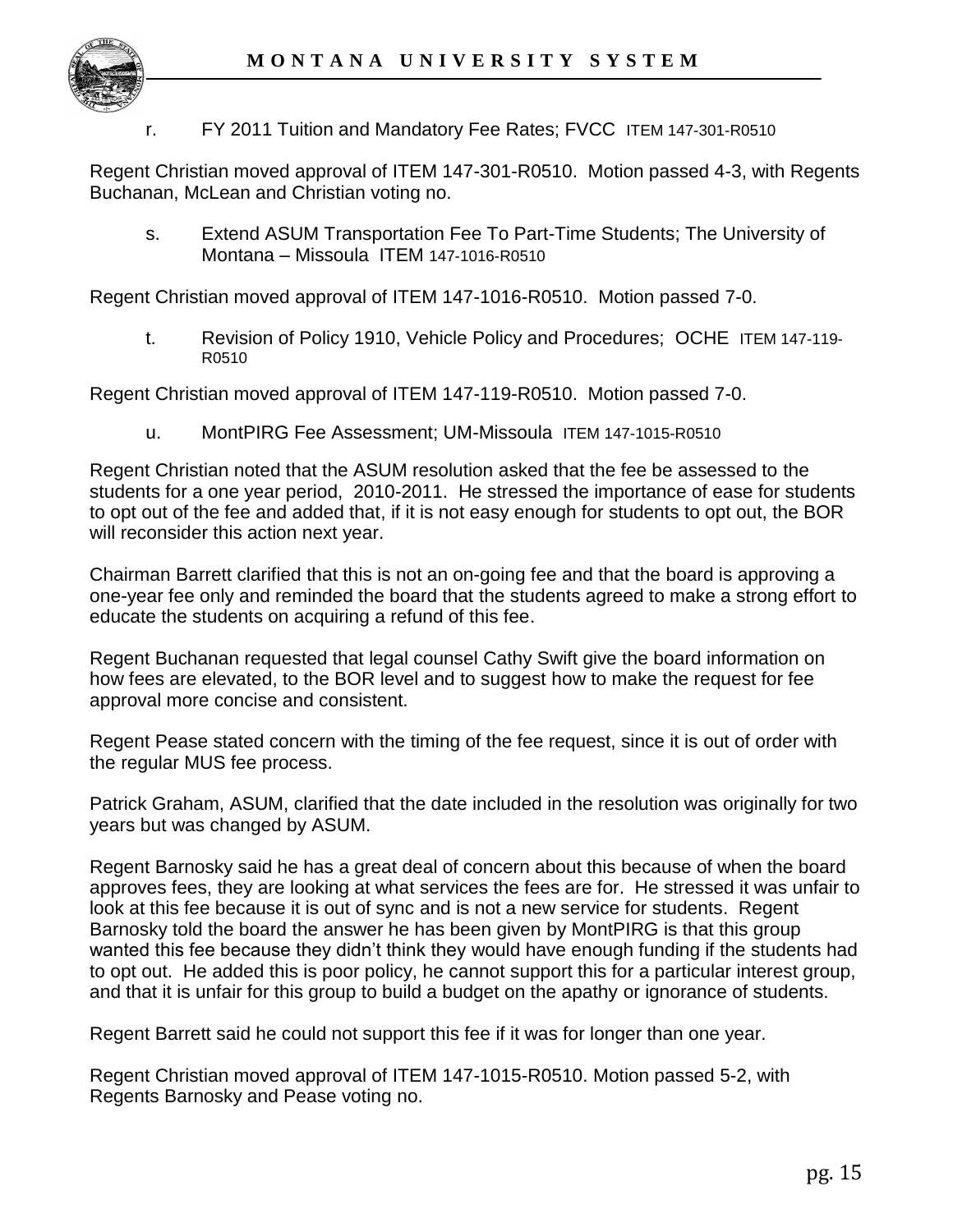

v. MGSLP Fund Balance Transfer to Student Assistance Programs; OCHE ITEM 147-124-0510

Regent Hamilton expressed concern with the economic impact on programs and assistance for students. She asked if Governor Schweitzer has committed to going to the legislature to make sure to make the student loan programs remain solvent. Chairman Barrett said the governor"s office has committed to working with the legislature, based on discussions the governor"s office had with Regents McLean, Barrett and Christian.

Regent Christian moved approval of ITEM 147-124-R0510. Motion passed 7-0.

w. BioFuels Research Project, MSU-Northern ITEM 147-2011-R0510

Regent Christian moved approval of ITEM 147-2011-R0510. Motion passed 7-0.

### **B. Academic and Student Affairs Committee**

#### **ACTION**

Level II Action Items (from March submission)

- a. Master of Engineering Degree Program; MSU-Bozeman ITEM 146-2006- R0310
- b. Associate of Applied Science Sustainable Energy Technician; MSU-Great Falls COT, MSU-Northern, MSU-Billings COT, Montana Tech COT ITEM 146-2854-R0310
- c. Certificate of Applied Science Sustainable Energy Technician; MSU-Great Falls COT, MSU-Northern, MSU-Billings COT, Montana Tech COT ITEM 146-2855-R0310
- d. Bachelor of Fine Arts in Media Arts; UM-Missoula ITEM 146-1010-R0310
- e. National Center for Landscape Fire Analysis; UM-Missoula ITEM 146- 1020-R0310

Regent Pease moved approval of action items a-e. Motion approved 7-0.

#### **CONSENT**

Level I memorandum

Regent Pease moved approval of the Level I Memorandum. Motion passed 7-0.

#### **C. Staff and Compensation Committee**

#### **ACTION**

a. Revision of Policy 712.1, Post-Retirement Employment ITEM 147-103- R0510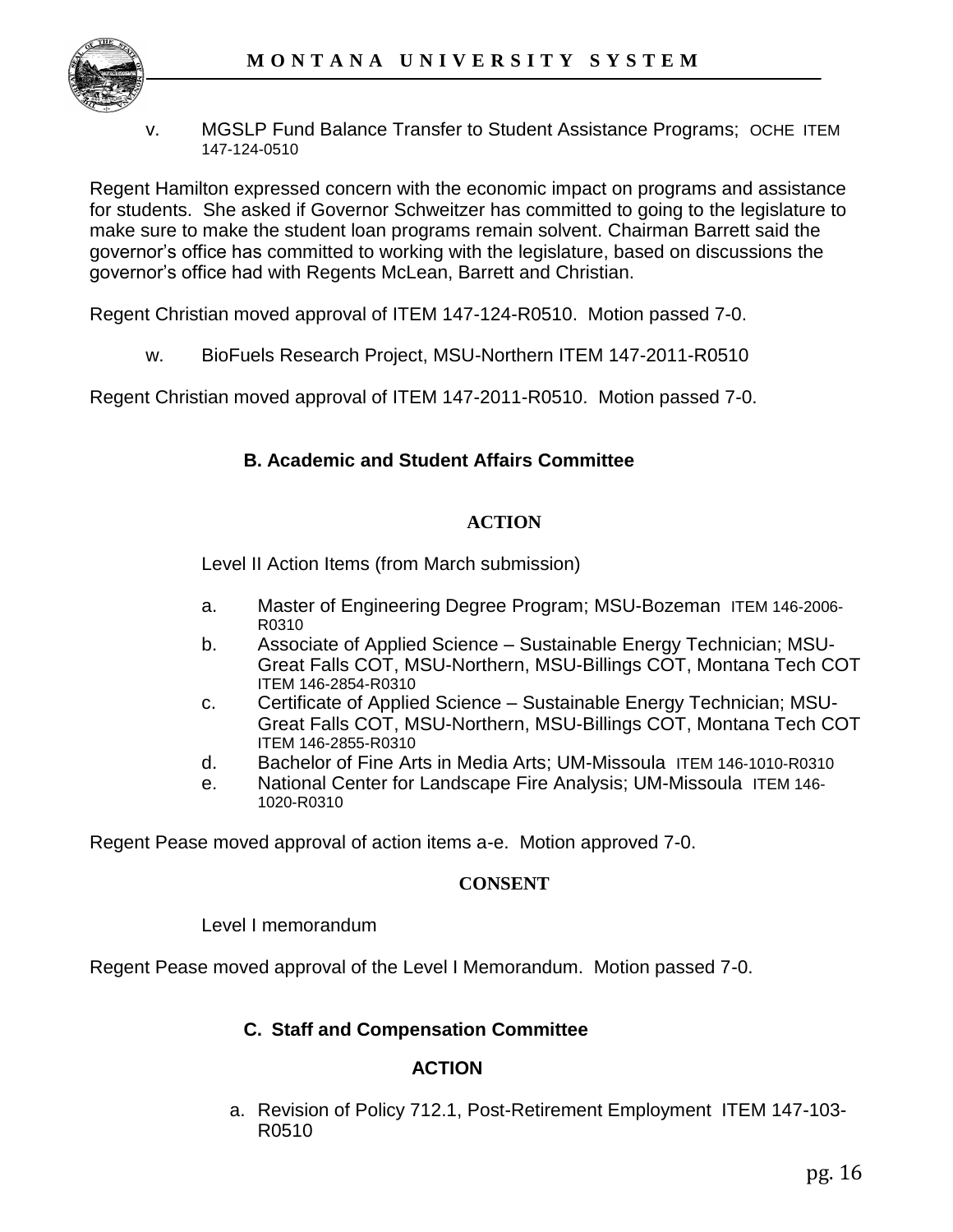

Regent Christian moved approval of ITEM 147-103-R0510. Motion passed 7-0.

### **CONSENT**

#### Staff Items

- a. MT Tech ITEM 146-1500-R0510
- b. MSU-Great Falls COT ITEM 147-2900-R0510
- c. MSU-Billings ITEM 147-2700-R0510
- d. MSU-Northern ITEM 147-2800-R0510
- e. MSU-Bozeman ITEM 147-2000-R0510
- f. OCHE ITEM 147-100-R0510
- g. Associate Professor Emeritus of Business: Drenk; MSU-Bozeman ITEM 147- 2001-R0510
- h. Professor Emeritus of Animal and Range Sciences: Gipp; MSU-Bozeman ITEM 147-2002-R0510
- i. Professor Emeritus of Art: Pollock; MSU-Billings ITEM 147-2701-R0510
- j. Professor Emeritus of Educational Leadership: Lundt; UM-Missoula ITEM 147-1002-R0510
- k. Professor Emeritus of Accounting and Finance: Regel; UM-Missoula ITEM 147-1003-R0510
- l. Professor Emeritus of Biological Sciences: Brewer; UM-Missoula ITEM 147- 1004-R0510
- m. Professor Emeritus of Modern and Classical Languages and Literatures: Scott; UM-Missoula ITEM 147-1005-R0510
- n. Professor Emeritus of Geography: Wilson; UM-Missoula ITEM 147-1006- R0510
- o. Professor Emeritus of English: Siler; UM-Missoula ITEM 147-1017-R0510
- p. Revision of Policy 940.32, Tuition Waiver for Dependents ITEM 147-105- R0510
- q. Employee Equity Interest Policy 407; UM-Missoula ITEM 147-1010-R0510

Regent Christian moved approval of items a-q of the consent agenda. Motion passed 7-0.

#### Labor Agreements

- a. MSU-Northern Faculty Unit; OCHE ITEM 147-120-R0510
- b. UM-Western Faculty Unit; OCHE ITEM 147-121-R0510

Regent Christian moved approval of the labor agreements, a & b. Motion passed 7-0.

#### **D. Workforce Development and Two-Year Education Committee**

#### **ACTION**

a. Authorization to Transition the Operations of the MSU-Great Falls College of Technology in the Gallatin Valley to MSU-Bozeman; MSU-Bozeman and MSU-Great Falls ITEM 147-2901-R0510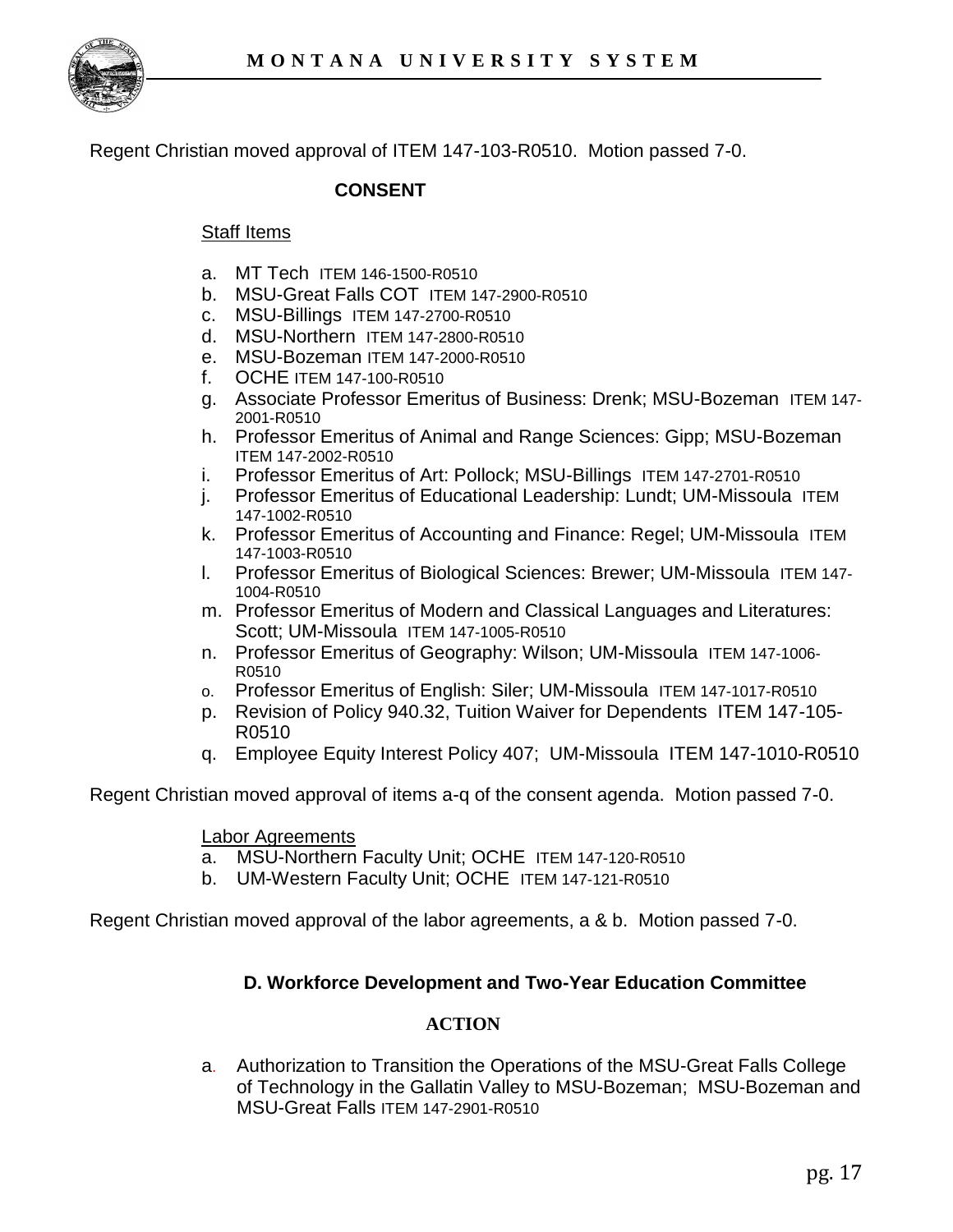

Regent Hamilton said this item was moved forward to the full board without a recommendation from the committee.

Regent McLean said this item fits in with the MUS Strategic Plan.

Regent McLean moved approval of action item a.

Regent Hamilton told the board that this item creates a new College of Technology in Bozeman at a time of limited resources. She reminded the board that other campuses have excess capacity and could serve those students. She said she understands that MSU-Great Falls COT wants to stop providing these services in Bozeman, but she sensed that the intent of this item is that MSU-Bozeman wants a College of Technology. Regent Hamilton offered two amendments, to be included in the "expectation section" of the item.

- 1. MSU-Bozeman will not use general fund dollars to support two-year education programs, personnel, services or operations, including developmental education beyond the parameters established in board policy and through restructuring guidelines until equitable local mill levy issues are resolved.
- 2. Future land grant income will be shared proportionally on the basis of FTE among the affiliated campuses of MSU.

Regent Hamilton moved approval of amendment #1. Motion failed 3-4, with Regents Barrett, Christian, Mclean and Barnosky voting no.

Chairman Barrett said the amendments go against the spirit of intent for this item and that the board should not impose amendment #1 on the Gallatin Valley community. Chairman Barrett said there is currently not a mechanism for the people in the Gallatin Valley to meet the requirements in amendment #1. Chairman Barrett reminded the board that they were able to meet the educational needs in the Bitterroot Valley area. He added that this is a way to include the local citizens in this.

Regent Hamilton said it is apparent that MSU-Bozeman has excess tuition revenue that could be used to cover the cost of this amendment. She said participating students could pay a learning fee that could offset the general fund support.

Regent Barnosky asked if it would be more equitable to have a COT instead.

Deputy Commissioner Moe told the board she has concerns in how the amendments will affect the College!NOW project. She thinks this would hinder further progress for the two-year campuses to be the regional hubs. Dr. Moe addressed the issue of equity and the parallel to the Bitterroot Valley and explained there are distinct differences between this request and the request for a new community college district in the Bitterroot Valley. The latter effort was seeking for the first time to create a new community college district and that process requires a far more stringent review than this reallocation of services. Dr. Moe said once the board moved away from the community college district process, with all its potential impacts structurally and fiscally, the regents began looking at which campus was the closest in geography that would be able to provide these services. Dr. Moe stated that this process is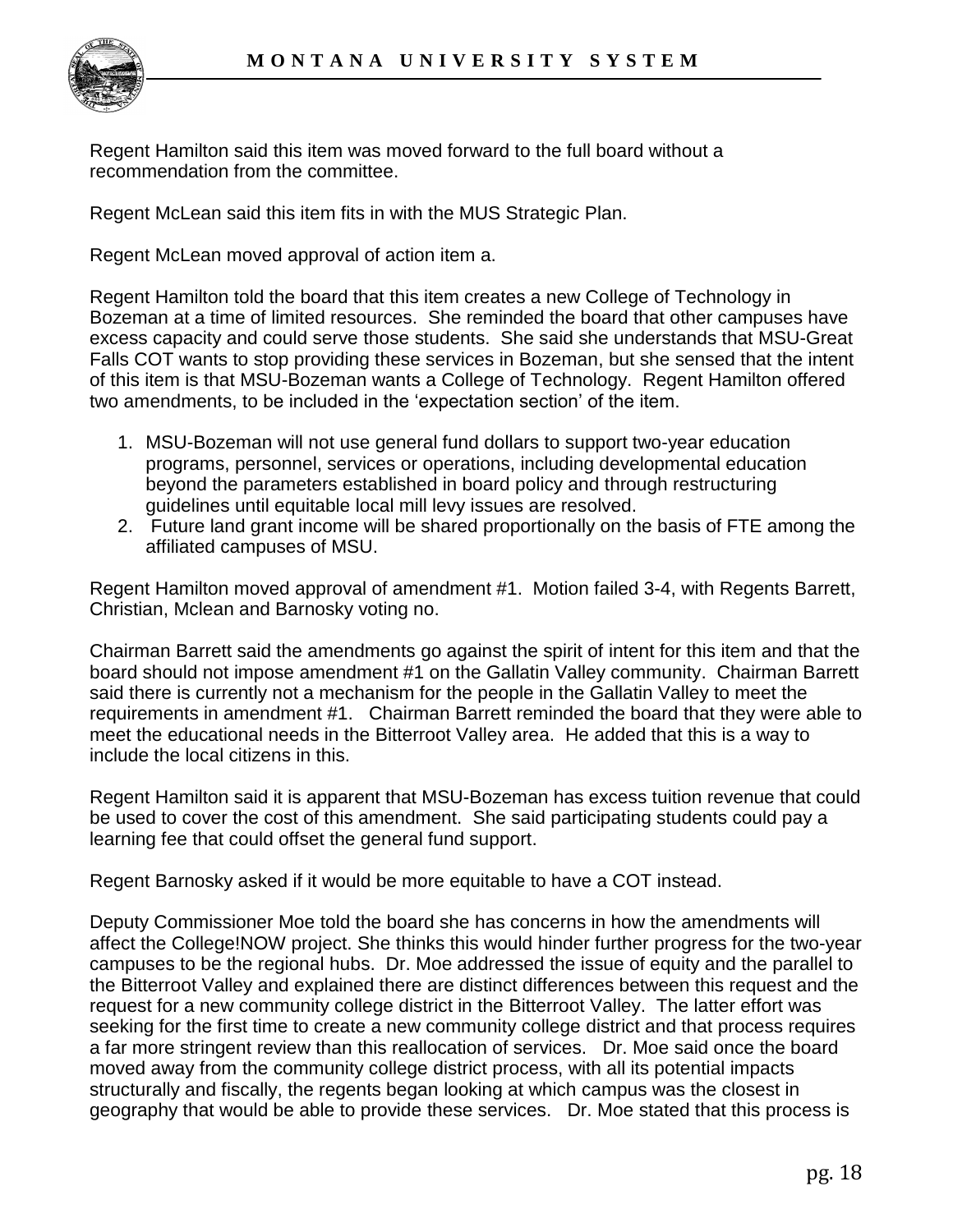similar to what the regents did with the Bitterroot College Programs, but cautioned that she did not think the amendments were the appropriate way to proceed.

Regent Buchanan encouraged support for Regent Hamilton"s amendments.

Regent Pease said this appears to be a College of Technology and stressed that if the board is creating a COT serviced by MSU-Bozeman, then they need to clearly state that. She told the board that the public needs to be fully aware of any action taken by the board on this. Regent Pease stated that just because it deals with remedial education does not mean that will be the core of what they do. She reminded the board that when the two-year services were originally voted on by the board, they were voting to have these services offered by MSU-Great Falls COT, not MSU-Bozeman.

Regent Christian said he supported the overall concept of the MSU-Bozeman proposal. He reminded the board that the overall goal is to serve students well. He expressed support for Regent Hamilton"s amendments to a point, but added that he was concerned about the local mill levy. He asked if this was something the Gallatin Valley was willing to support. Regent Christian told the board he wants limits put on the amount of general funds that can be used until the local mill levy is resolved.

President Cruzado said Regent Hamilton"s amendments appear to put MSU-Bozeman in a bind. She said MSU wants to serve the students, but that they are now getting conflicting messages and need clarification on the intent of Regent Hamilton"s amendment. President Cruzado asked if MSU-Bozeman would be hurt inadvertently in the future if BOR policies changed at some point. She told the board that there is a general fund allocation in the MSU budget, but the proposed amendments appear to prohibit the campus from using general funds for this proposal. President Cruzado added that this indicates she is being asked to run the university in a different way than everyone else. She stated that the amendments would require MSU to pose the question of the mill levy to the Gallatin Valley, but she added that this transcends her power. President Cruzado said this needs to go through the legislative budget process first. She told the board she was not asking for preferential treatment for Bozeman and stated that MSU-Bozeman should have had the same structure originally as UM-Missoula. President Cruzado said as this proposal currently stands, she does not have the flexibility as a manager to make this work and that putting the restrictions in the amendments is unworkable.

Commissioner Stearns referenced the restructuring documents, in which it is stated: "State support for developmental education will be limited under normal circumstances to the community colleges and the colleges of technology, except for a four-year unit in a location with no two-year institution in close proximity." The commissioner said she supports what Regent Christian recommended, that is, not to put MSU-Bozeman in an untenable position.

With respect to Regent Hamilton's second amendment, Legal Counsel Cathy Swift explained that the land grant income comes from the grant of trust lands under the Congressional Enabling Act, which established Montana as a state and, in that act the lands are actually given to the state of Montana for the support of the land grant university. She said the language is quite specific and there has already been one audit exception based on MSU"s allocation of some of the land grant money to other campuses through general bond obligations.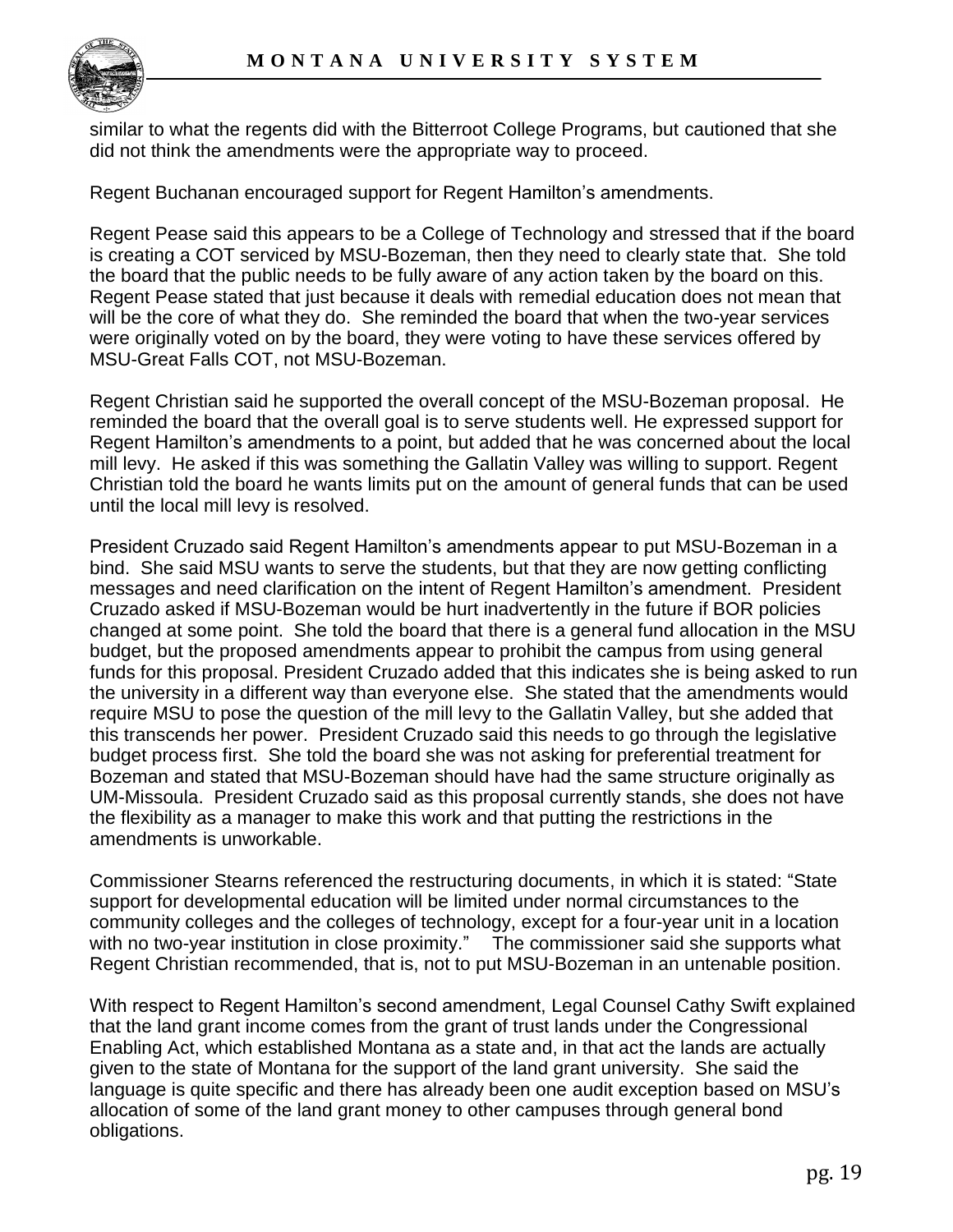

Regent Hamilton withdrew amendment #2 and offered a substitute motion: "MSU-Bozeman to assume responsibility for all on-going administrative costs associated with restructuring and MSU System Integration projects." Regent Hamilton told the board that the affiliated campuses transfer funds to MSU-Bozeman to cover costs associated with functions that resulted from restructuring. She said those costs may also be disbursed to the smaller campuses, and she would like to see that expectation as part of the Gallatin Valley two-year proposal because this proposal really is part of the College!NOW initiative.

Chairman Barrett said the amendment appears broader than the motion.

The board voted on Regent Hamilton"s substitute motion "MSU-Bozeman to assume responsibility for all on-going administrative costs associated with restructuring and MSU System Integration projects." Motion failed 1-6, with Regent Hamilton voting yes.

Regent Buchanan offered a substitute motion for approval: "MSU-Bozeman will not, without board approval, use general fund dollars in excess of current expenditures for FY10-11 to support two-year education programs, personnel, services, or operations, excluding developmental education, until equitable local mill levy issues are resolved." Motion approved 6-1, with Regent Hamilton voting no.

President Cruzado told the board MSU could work with the spirit of Regent Buchanan"s amendment motion, with the exception of concern regarding what happens if a local mill levy in the Gallatin Valley was not successful. She asked if MSU has to come back to the board every year if the local mill levy would not pass.

Regent Pease expressed concern that if expenditures were capped, might this also be capping enrollment.

Regent Hamilton reminded the board of past conversations indicating raising admission standards for the two research institutions to help the students be more successful. She stated concerns that this proposal would mean there is no incentive for students to take the rigorous core if they can get admitted into MSU-Bozeman or UM- Missoula by doing the minimal amount of work and get admitted through their co-located COT.

Dean Schaffer reminded the board the mill levy and admission standards discussions are system issues. He requested moving forward with the proposal as designed and pledged to work with the system and the board.

President Cruzado referenced the first part of Regent Buchanan"s proposal and suggested the exchange of the wording "proposed budget" to replace the wording "current expenditures." Regent Buchanan agreed with the change in wording.

Regent Christian said the wording in Regent Buchanan"s amendment makes the board more comfortable.

Chairman Barrett moved approval of Regent Buchanan"s substitute amendment "MSU-Bozeman will not, without Board approval, use general fund dollars in excess of the proposed budget for FY10-11 to support two-year education programs, personnel, services or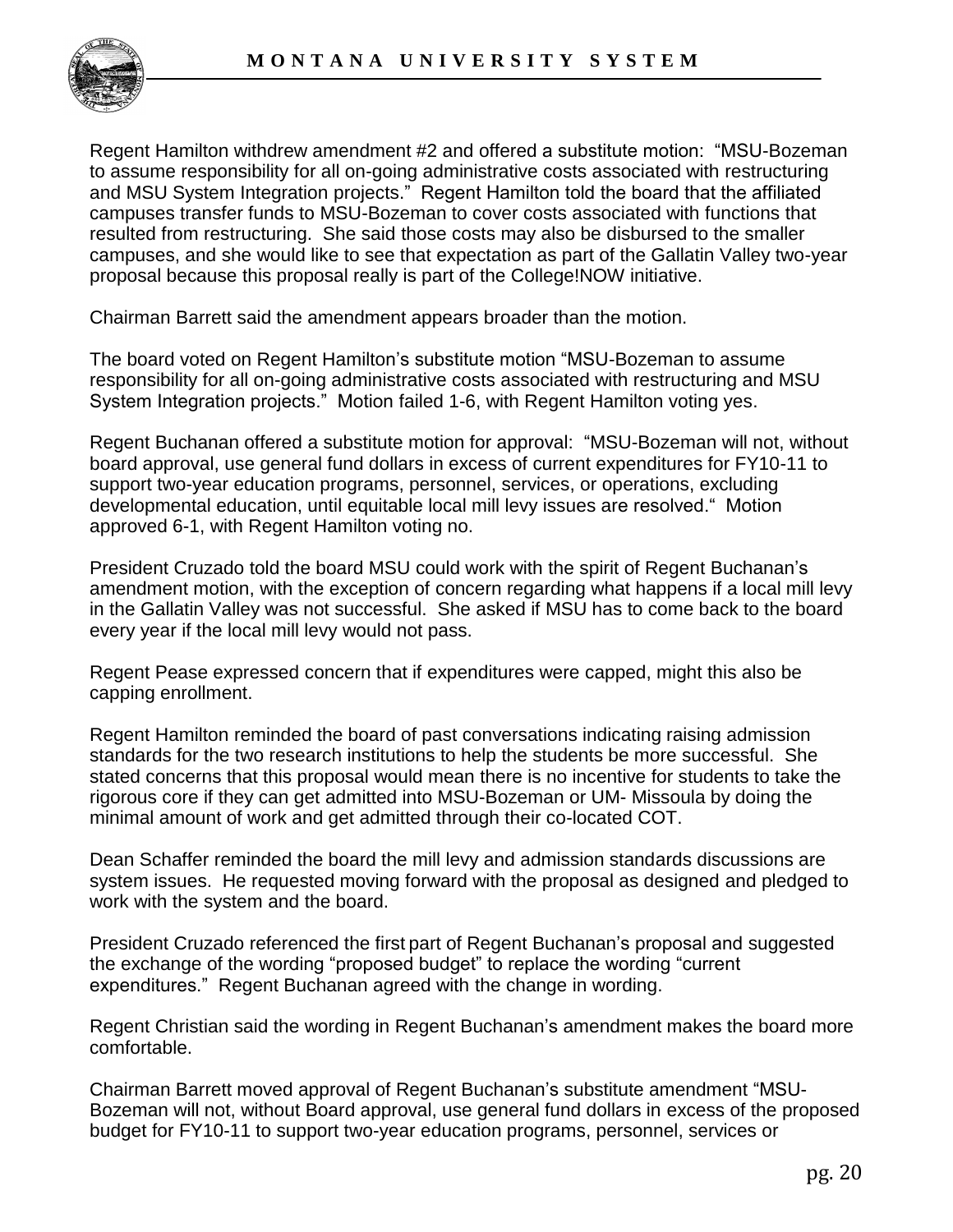

operations, excluding developmental education, until equitable local mill levy issues are resolved." Motion approved 4-3, with Regents Barrett, Barnosky and McLean voting no.

Regent Barrett moved approval of item 147-2901-R0510 as amended. Motion passed 6-1, with Regent Hamilton voting no.

#### **CONSENT**

- a. Repeal of BOR Policy 404.1 Indirect Cost Allowance; Perkins OCHE ITEM 147-115-R0510
- b. Revision of BOR Policy 303.1 Curriculum Proposals, OCHE ITEM 147- 106-R0510

Regent Hamilton moved approval of items a-b on the consent agenda. Motion approved 7-0.

#### **Kindergarten to College Focus: Montana Indian Education**

Superintendant of Public Instruction Denise Juneau spoke on Indian Education For All and stressed that it is not just for Indian students. She said the intent is to provide authentic understanding on Indian culture. She told the board that the Office of Public Instruction (OPI) has developed Schools of Promise and Communities of Promise and explained these were a result of the process in which OPI has tiered or rated schools throughout the state. The largest tier needs no help, the middle tier need a moderate amount of help, and the smaller top tier needs a lot of support. Superintendant Juneau said the schools needing the most support are typically in areas of high poverty – poverty that is deep, is in remote areas, and is generational. She explained the goal is to make things look different in the five highest needs schools. Her office has received grant funding to work on this.

Commissioner Stearns commended OPI for the transformation work and for partnering with MEA-MFT. Commissioner Stearns asked how MUS can help with this project. Superintendant Juneau responded that there are several ways for the university system to help:

- Teacher preparation
	- $\checkmark$  Teachers need to be prepared to teach students in poverty
	- $\checkmark$  Preparation of teachers in math and science
- Reading programs
- Math programs

Regent Hamilton asked if participation in this could be done through programs that currently exist in OCHE, regarding curriculum development, to help target where those resources are going.

Sandy Merdinger, Director of GEAR UP, said GEAR UP was designed to increase the number of students of first generation families to attend college. She informed the board that GEAR UP already has plans to direct funds to the five Schools of Promise, while trying to make sure there is not a duplication of services. She added that four of the five schools are MT GEAR UP schools and students from these five schools have already been invited to the GEAR UP summer camps. Ms. Merdinger added that GEAR UP is considering funding a parent coordinator in one of the schools.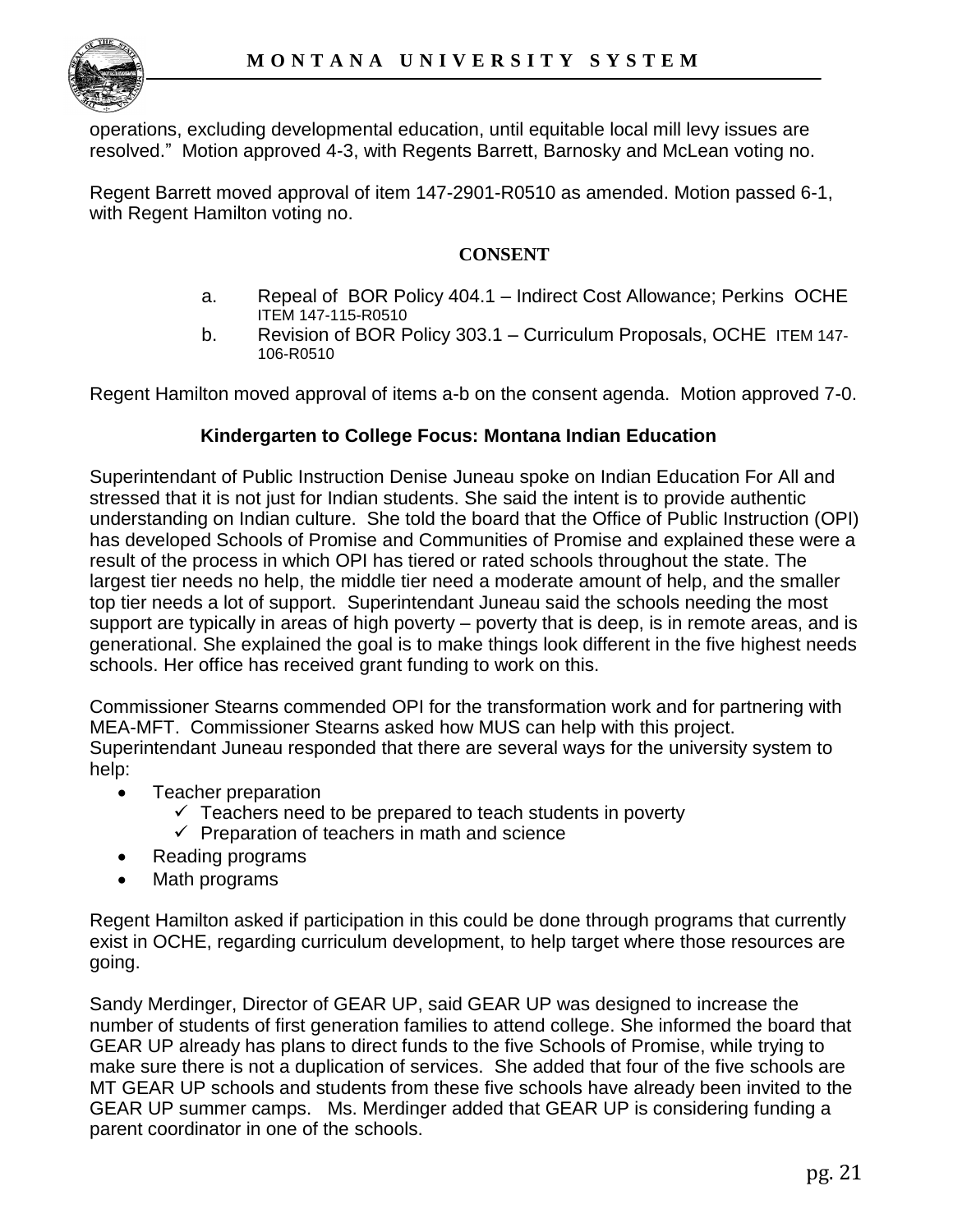

Rene" Dubay, Director of TRIO, said there are 30 TRIO programs in the MUS and tribal colleges which reach 1,300 students. She told the board that financial aid handles the money barriers and TRIO handles the non-money barriers.

Regent Pease said tribal colleges have students graduating with less than proficient scores. She said 50% of incoming freshman students were placed in remedial education.

Kasie Murphy-Brazill, Director of Minority Affairs, said the MUS needs to continue to build pathways to make the current programs sustainable.

# **Election of Officers**

Regent Buchanan nominated Regent Pease as vice chair of the BOR. Motion approved 7-0.

Regent McLean nominated Clay Christian as chair of the BOR. Motion approved 7-0.

Public Comment:

Nancy Hinman, faculty senate UM-Missoula, told the board the faculty does an annual evaluation of the president of the campus and suggested that information may be helpful to the board as they search for the next president of UM-Missoula.

11:30 AM Executive Session *SUB Crowley Conference Room*

- President Waded Cruzado Evaluation
- Commissioner Sheila Stearns Evaluation

 **[Deferred to a future meeting due to time constraints.]**

The meeting adjourned at 12:00 Noon.

**Posted on Approved by the Board of Regents on**

Date **Date** Date **Date** 

\_\_\_\_\_\_\_\_\_\_\_\_\_\_\_\_\_\_\_\_\_\_\_\_\_\_\_ \_\_\_\_\_\_\_\_\_\_\_\_\_\_\_\_\_\_\_\_\_\_\_\_\_\_\_\_\_\_\_\_\_\_

\_\_\_\_\_\_\_\_\_\_\_\_\_\_\_\_\_\_\_\_\_\_\_\_\_\_ \_\_\_\_\_\_\_\_\_\_\_\_\_\_\_\_\_\_\_\_\_\_\_\_\_\_\_\_\_\_\_\_\_\_

Sheila M. Stearns Stephen Barrett Commissioner of Higher Education Chair, Board of Regents and Secretary to the Board of Regents